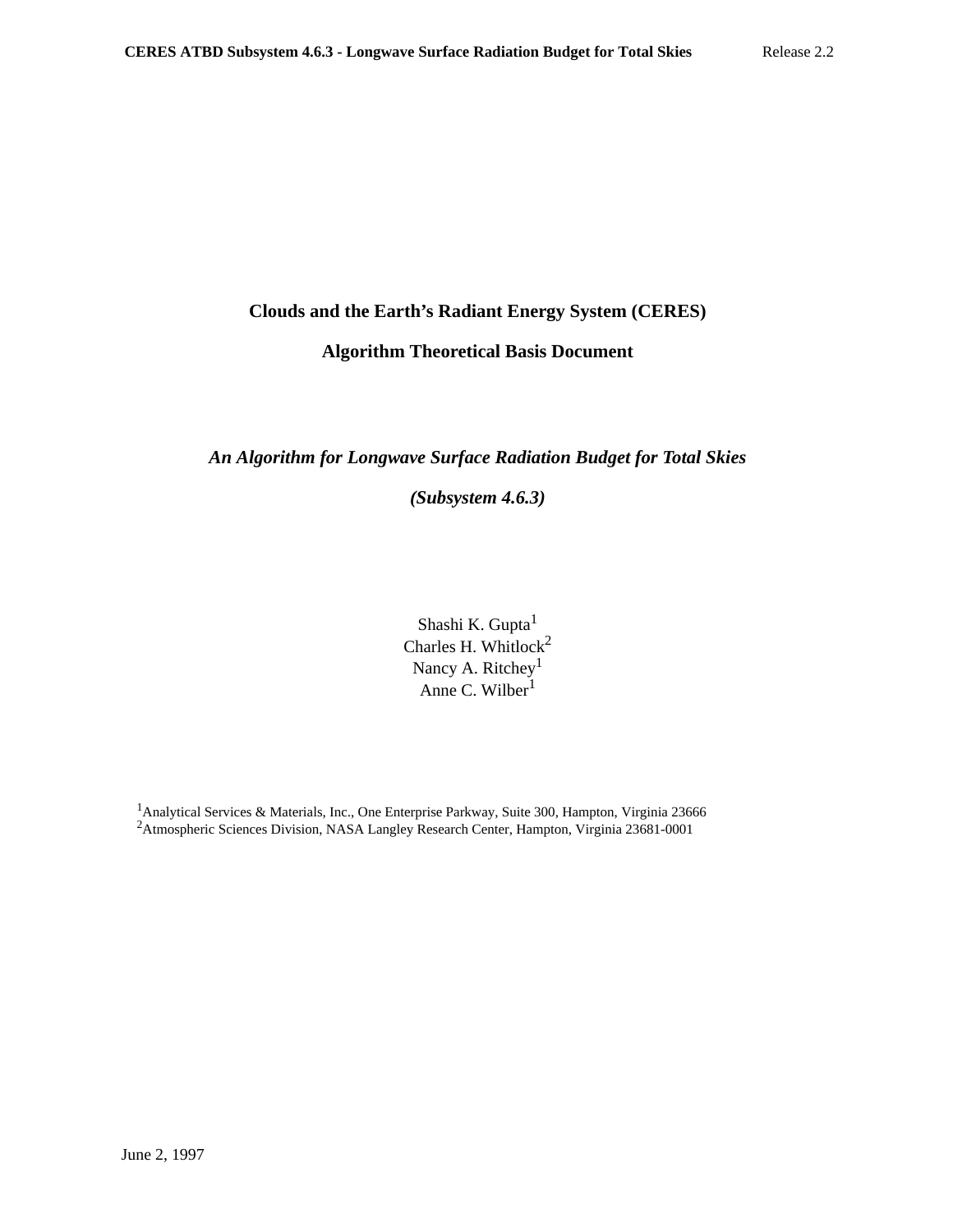

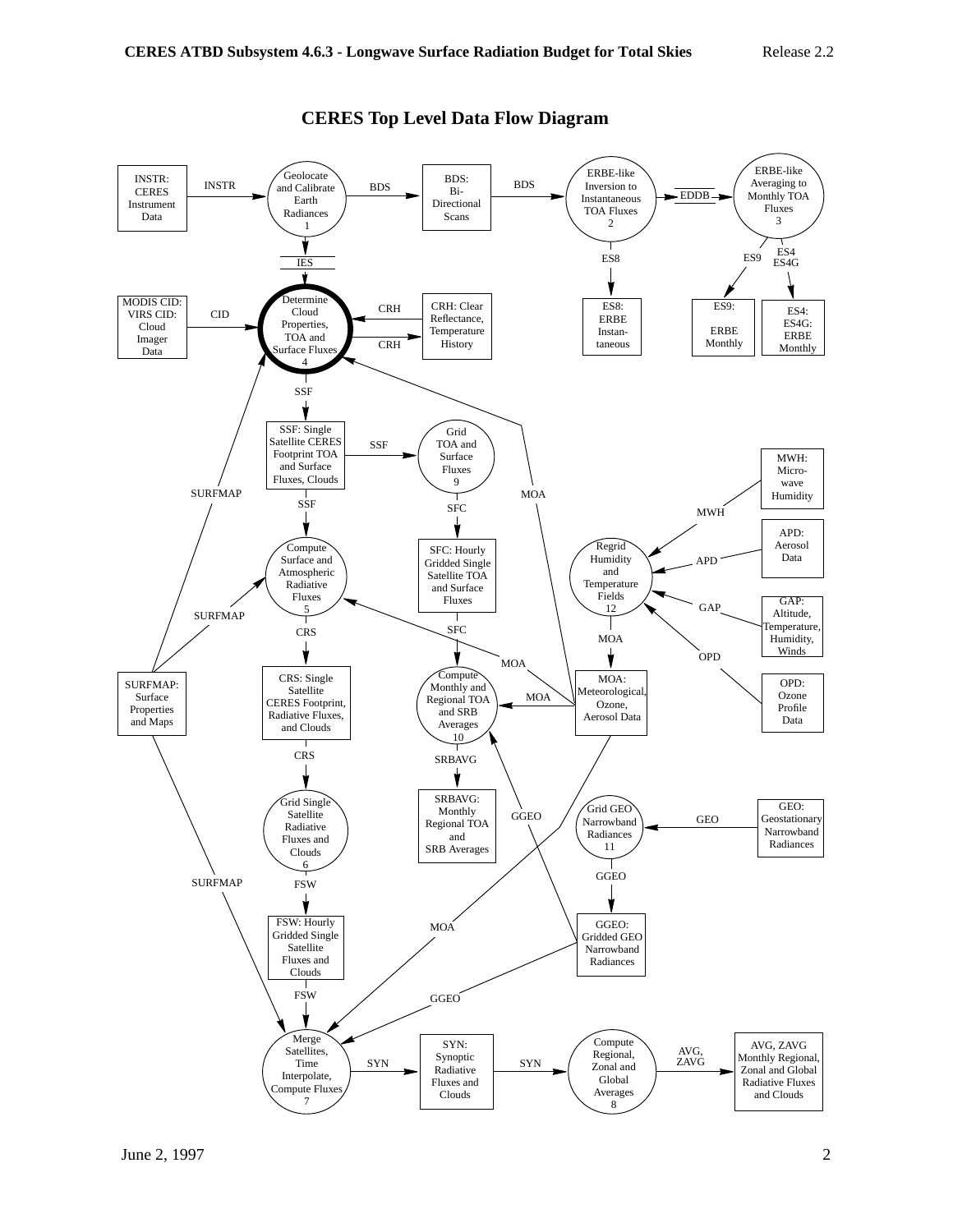

Figure 4.6-1. Major processes for empirical estimation of SW and LW surface radiation budget.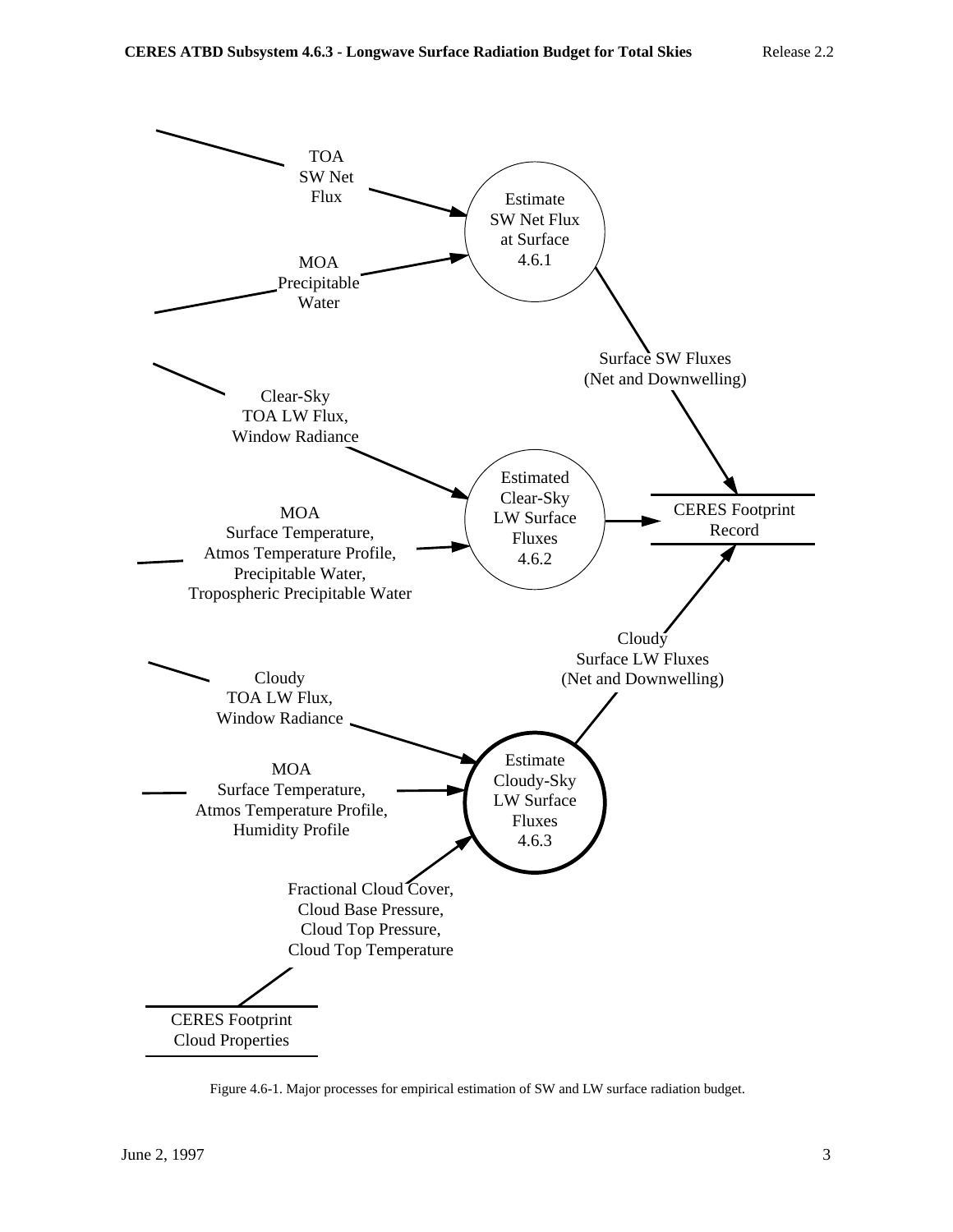### **Abstract**

*The algorithm described here was developed for deriving global fields of downward and net longwave (LW) radiative fluxes at the Earth's surface. It will be used to compute LW Surface Radiation Budget (SRB), along with other algorithms which use the Clouds and the Earth's Radiant Energy System (CERES) LW window channel (subsystem 4.6.2) and full-column Global Change Model-type (GCM) radiative transfer computations (subsystem 5.0).*

*The main inputs for this algorithm are surface temperature and emissivity, atmospheric profiles of temperature and humidity, fractional cloud amounts, and cloud heights. The algorithm is flexible so as to be adaptable to the use of input data from a wide variety of sources.*

*The main outputs of this algorithm are the downward and net LW fluxes at the surface. In this subsystem, these fluxes are produced for each CERES footprint and labeled respectively as Model B downward and net surface LW fluxes in the Single Satellite CERES Footprint TOA and Surface Fluxes (SSF) archival product. Downstream, these fluxes are easily converted to the desired spatial and temporal averages.*

*This algorithm is based on parameterized equations developed expressly for computing surface LW fluxes in terms of meteorological parameters conveniently available from satellite and/or other operational sources. Also, these equations are soundly based in the physics of radiative transfer, as they were developed from a large database of surface fluxes computed with an accurate narrowband radiative transfer model. This algorithm is currently being used with meteorological inputs from the International Satellite Cloud Climatology Projects-C1 (ISCCP) and -D1 datasets. For CERES processing, all meteorological inputs except cloud parameters and surface emissivity will be available from the Meteorology Ozone and Aerosol (MOA) archival product. Cloud parameters for CERES on Tropical Rainfall Measuring Mission (TRMM) will come from Visible Infrared Scanner (VIRS) and, for CERES on Earth Observing System (EOS-AM/EOS-PM) from Moderate-Resolution Imaging Spectroradiometer (MODIS-N). Surface emissivity for EOS-AM and EOS-PM processing may also come from MODIS-N products. For TRMM processing, however, surface emissivity data are being generated by combining available laboratory measurements with surface-type maps.*

## **4.6.3. An Algorithm for Longwave Surface Radiation Budget for Total Skies**

#### **4.6.3.1. Introduction**

Net longwave radiative flux at the Earth's surface is a significant component of the surface energy budget. It affects in varying measures, the surface temperature fields, the surface fluxes of latent and sensible heat, the atmospheric and oceanic general circulation, and the hydrological cycle (Suttles and Ohring 1986). In recognition of its importance, the World Climate Research Program (WCRP) has established the Surface Radiation Budget Climatology Project with the goal of developing long-term global databases of surface LW as well as SW radiative fluxes. Such scientific significance makes surface LW fluxes a highly desirable product for the CERES Project.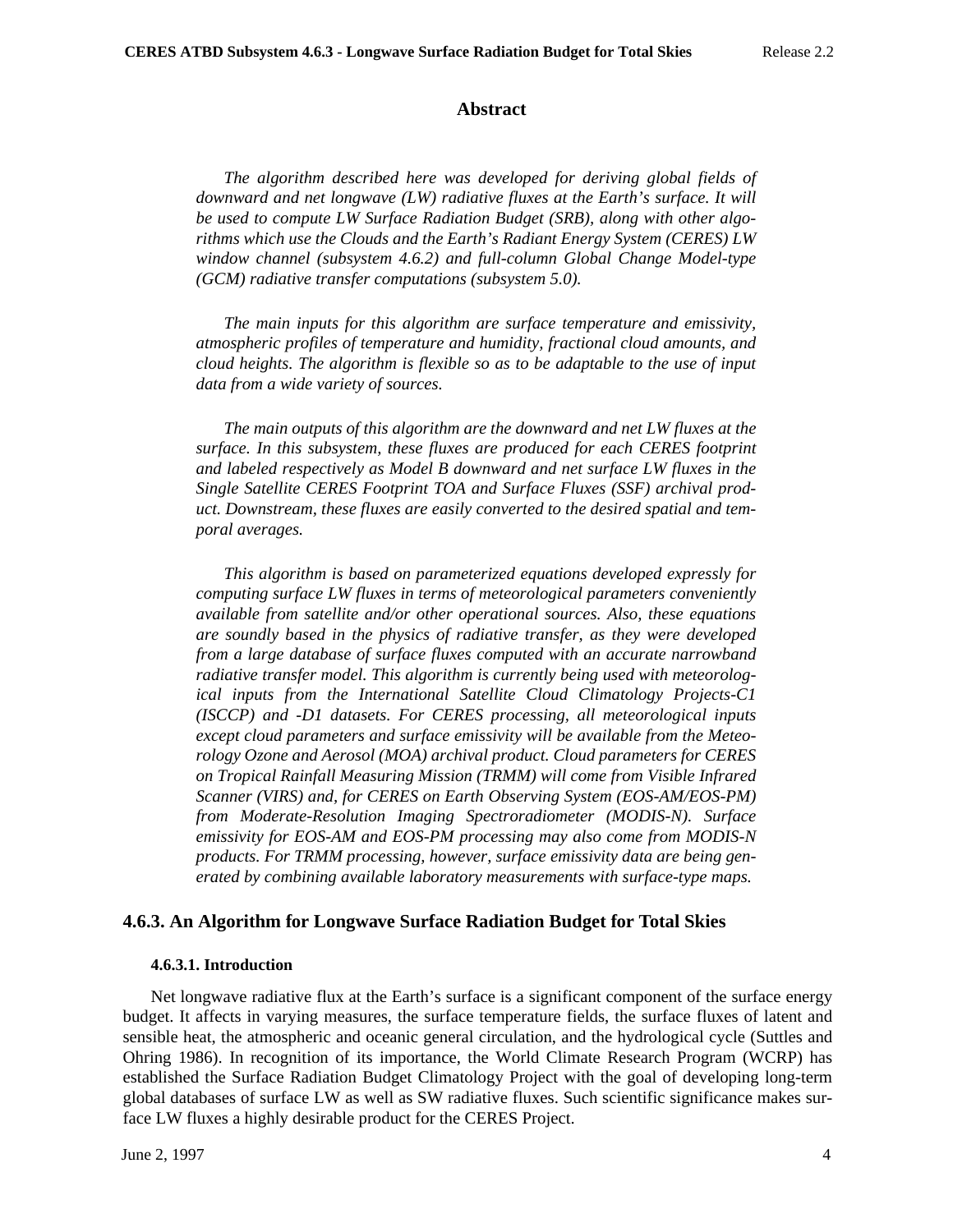#### **4.6.3.2. Background**

In the framework of CERES processing, the most desirable method would be to derive surface radiative fluxes from the Top-of-Atmosphere (TOA) flux measurements, made directly by CERES instruments. Use of such schemes would confer on surface products, the distinction of being based on direct observation. Such schemes have been used with considerable success for deriving surface shortwave (SW) flux, based on correlations between net SW fluxes at the TOA and the surface (Cess et al. 1991; Li et al. 1993). The validity of such correlations is in serious question at present because of the unresolved issues regarding the magnitude of the SW absorption in clouds (Li and Moreau 1996; see also subsystem 4.6.1). Irrespective of the state of SW correlations, no correlations have been established between TOA and surface LW fluxes. Even though there has been considerable effort in this direction (Ramanathan 1986), there are no accepted algorithms for retrieving surface LW fluxes from TOA LW fluxes alone, even for clear-sky conditions. Such schemes are even less likely to work in the presence of clouds, because strong absorption of LW radiation in the clouds results in a complete decoupling of the LW radiation fields at the TOA and the surface (Stephens and Webster 1984).

An alternative approach for deriving surface LW fluxes is to compute them using radiative transfer models with meteorological data. Keeping in view the accuracy requirements and the volume of processing to be done for CERES, the radiative transfer model has to be computationally fast while maintaining high accuracy. The meteorological inputs have to be available on a global scale, preferably from operational sources. The algorithm described here meets the above requirements fully. It is based on a fast, parameterized computation scheme developed from an accurate narrowband radiative transfer model (Gupta 1989), and is compatible with most sources of operational meteorological data. Recently, this algorithm was selected by the GEWEX/SRB Workshop for producing, on an experimental basis, long-term datasets of surface LW fluxes for use by the climate science community (WCRP 1994).

#### **4.6.3.3. Input Sources and Outputs**

The basic inputs to this algorithm are surface temperature and emissivity, temperature and humidity profiles, fractional cloud amounts, and cloud-top heights. Cloud-base heights and water vapor burden below the cloud base are derived from the above parameters as described in the next section. The algorithm was structured originally to utilize TIROS Operational Vertical Sounder (TOVS) products, which until the mid-eighties were about the only operational source of global meteorological data (Gupta 1989). Starting in the late-eighties, global ISCCP-C1 datasets (hereafter referred to as C1 data) which represent a synthesis of temperature and humidity profiles from TOVS and ISCCP's retrieval of cloud parameters became available (Rossow and Schiffer 1991). Revised/improved C1 data, also known as ISCCP-D1 datasets (hereafter D1 data) are becoming available in the mid-nineties, and will supersede C1 data. Since this algorithm works with basic meteorological parameters, it was quickly and easily adapted, first to the use of C1 data (Gupta et al. 1992), and recently to the use of D1 data.

For CERES data processing, all meteorological data except cloud parameters and surface emissivity will be available from the MOA archival product. Cloud parameters for CERES processing from TRMM will be retrieved from VIRS, and for EOS-AM and EOS-PM processing from MODIS-N. For processing of EOS-AM and EOS-PM data, surface emissivity data may come from MODIS-N products but for processing of TRMM data, surface emissivity data are being developed by combining laboratory measurements of Salisbury and D'Aria (1992) with surface-type maps (e.g., Olson et al. 1983; Matthews 1983).

Outputs from this algorithm are the downward and net LW fluxes at the surface. In this subsystem, these fluxes will be computed on a CERES footprint basis. In the following subsystems, these fluxes will be averaged over the required spatial grids and time intervals. A version of this algorithm is currently being used by the authors for deriving global fields of surface LW fluxes using D1 data. An example of monthly average fluxes for October 1986 obtained with ISCCP-D1 data is shown on Plate 1.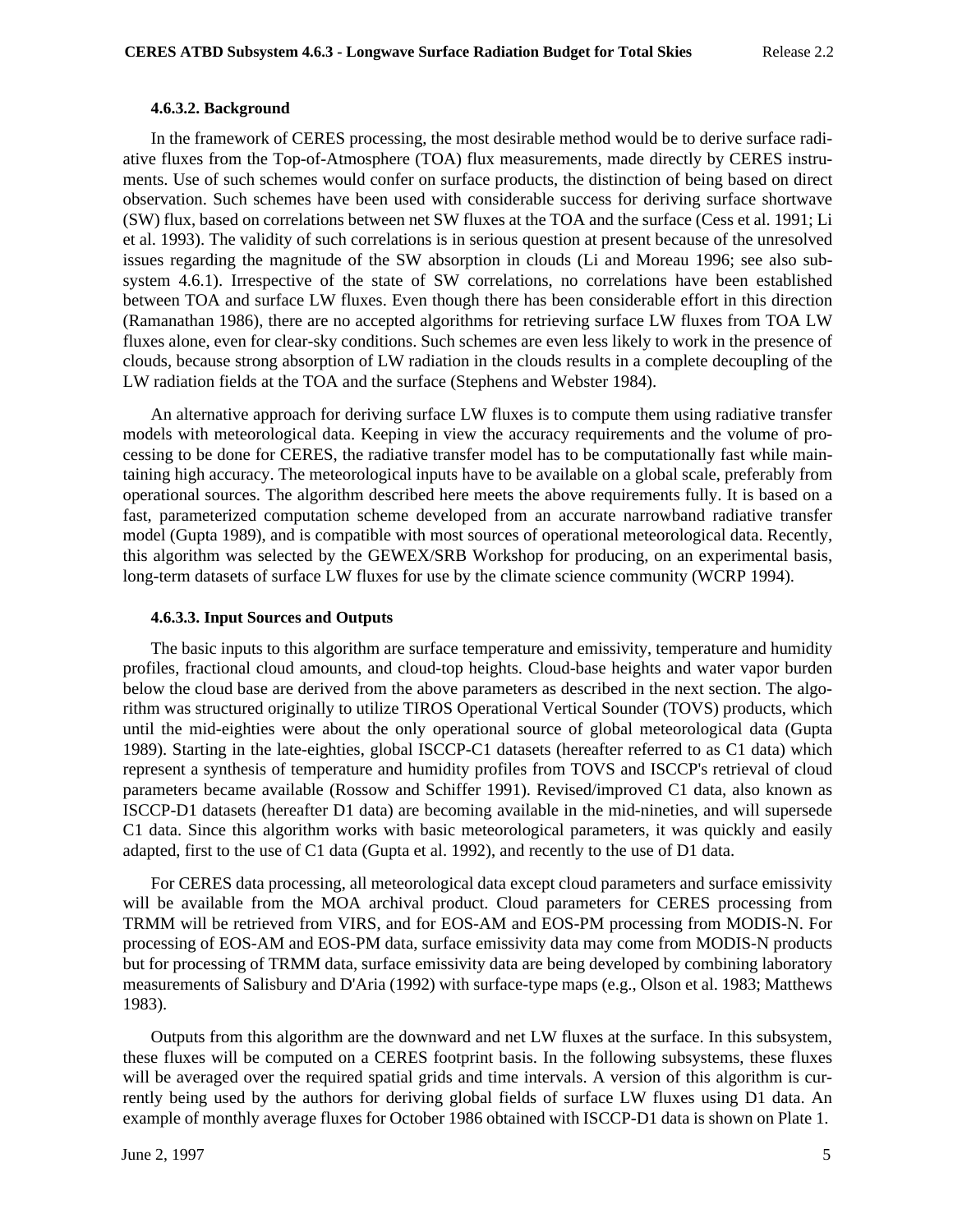

Plate 1. Surface longwave fluxes  $(W-m^{-2})$  monthly averages for October 1986.

#### **4.6.3.4. Algorithm Description**

The Downward Longwave Flux (DLF) at the surface, denoted as  $F_d$ , is computed as

$$
F_d = C_1 + \Sigma C_{21} A_{c1},\tag{1}
$$

where  $C_I$  is the clear-sky DLF, and  $C_{2I}$  and  $A_{cI}$  are the cloud forcing factor and fractional cloud amount respectively for each cloud layer. The summation extends over all layers in which clouds are present. At the spatial resolution of the CERES footprint, the highest frequency is likely to occur for two-layer clouds (see subsystem 4.0). The Net Longwave Flux (NLF), denoted as  $F_n$ , is computed as

$$
F_n = F_d - \varepsilon_s \sigma T_s^4 - (1 - \varepsilon_s) F_d,
$$
\n<sup>(2)</sup>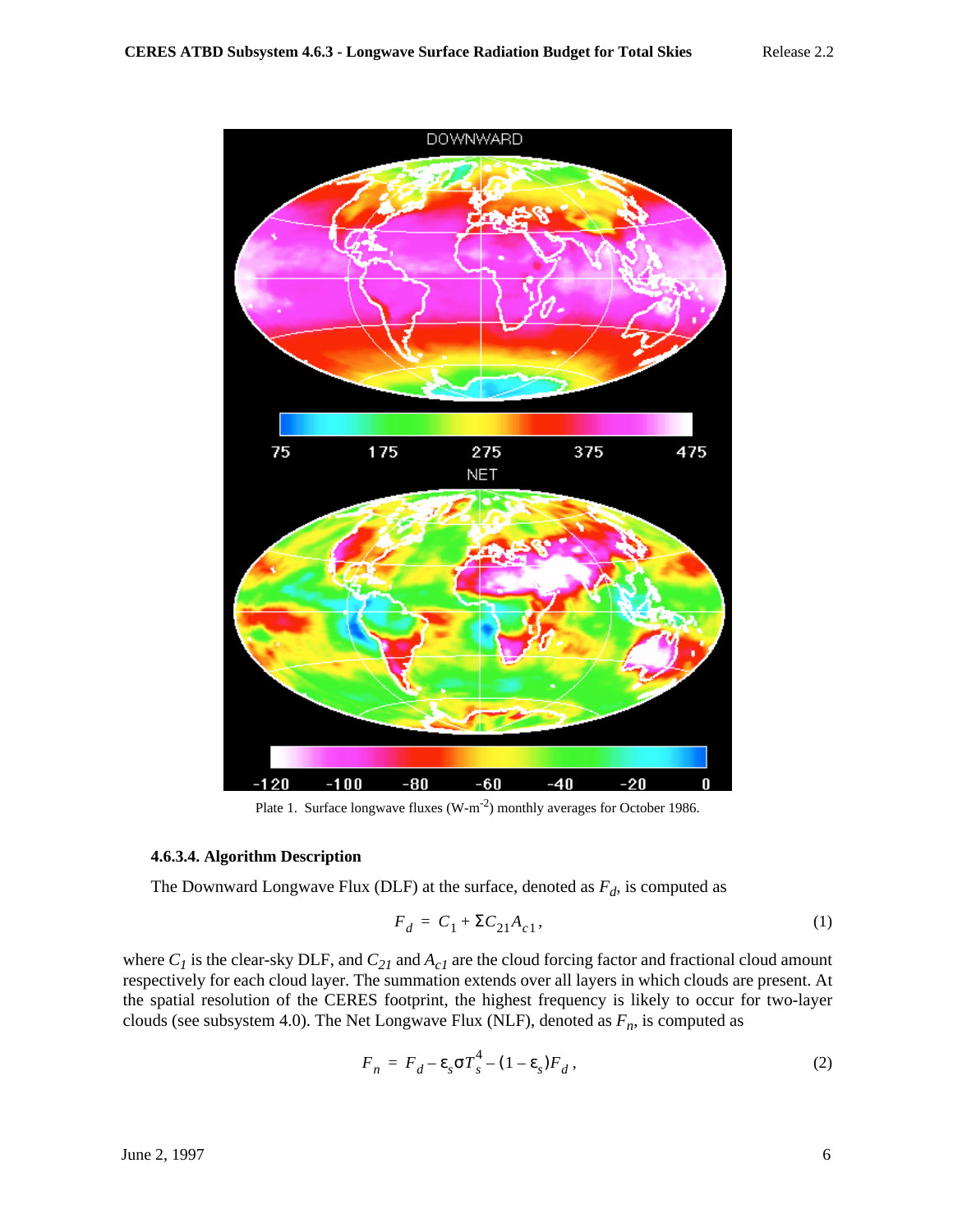where  $\sigma$  is the Stefan-Boltzman constant,  $\varepsilon_s$  and  $T_s$  are the emissivity and temperature of the surface. Parameterizations described below were developed for  $C_1$  and  $C_{21}$  in terms of TOVS meteorological parameters which are a part of C1 data.

Clear-sky DLF  $(C_1)$  is represented as

$$
C_1 = (A_0 + A_1 V + A_2 V^2 + A_3 V^3) \times T_e^{3.7}
$$
 (3)

where  $V = \ln W$ , *W* is the water vapor burden of the atmosphere,  $T_e$  is an effective emitting temperature of the atmosphere, and  $A_0$ ,  $A_1$ ,  $A_2$ , and  $A_3$  are regression coefficients.  $T_e$  is computed as

$$
T_e = k_s T_s + k_1 T_1 + k_2 T_2, \tag{4}
$$

where  $T_1$  and  $T_2$  are the mean temperatures of the first and second atmospheric layers next to the surface, which correspond to the surface - 800 mb, and 800 - 680 mb regions. The values of the weighting factors  $k_s$ ,  $k_1$ , and  $k_2$  were determined from sensitivity analysis and found to be 0.60, 0.35, and 0.05 respectively. The values of the regression coefficients in equation (3) are

$$
A_0 = 1.791 \times 10^{-7},
$$
  
\n
$$
A_1 = 2.093 \times 10^{-8},
$$
  
\n
$$
A_2 = -2.748 \times 10^{-9},
$$

and

$$
A_3 = 1.184 \times 10^{-9}.
$$

The cloud forcing factor for a layer  $(C_{21})$  is represented as

$$
C_{21} = T_{cb}^{4} / (B_0 + B_1 W_c + B_2 W_c^2 + B_3 W_c^3)
$$
 (5)

where  $T_{cb}$  is the cloud-base temperature, and  $W_c$  is the water vapor burden below the cloud base for the layer under consideration. The values of the regression coefficients are

$$
B_0 = 4.990 \times 10^7,
$$
  
\n
$$
B_1 = 2.688 \times 10^6,
$$
  
\n
$$
B_2 = -6.147 \times 10^3,
$$

and

 $B_3 = 8.163 \times 10^2$ .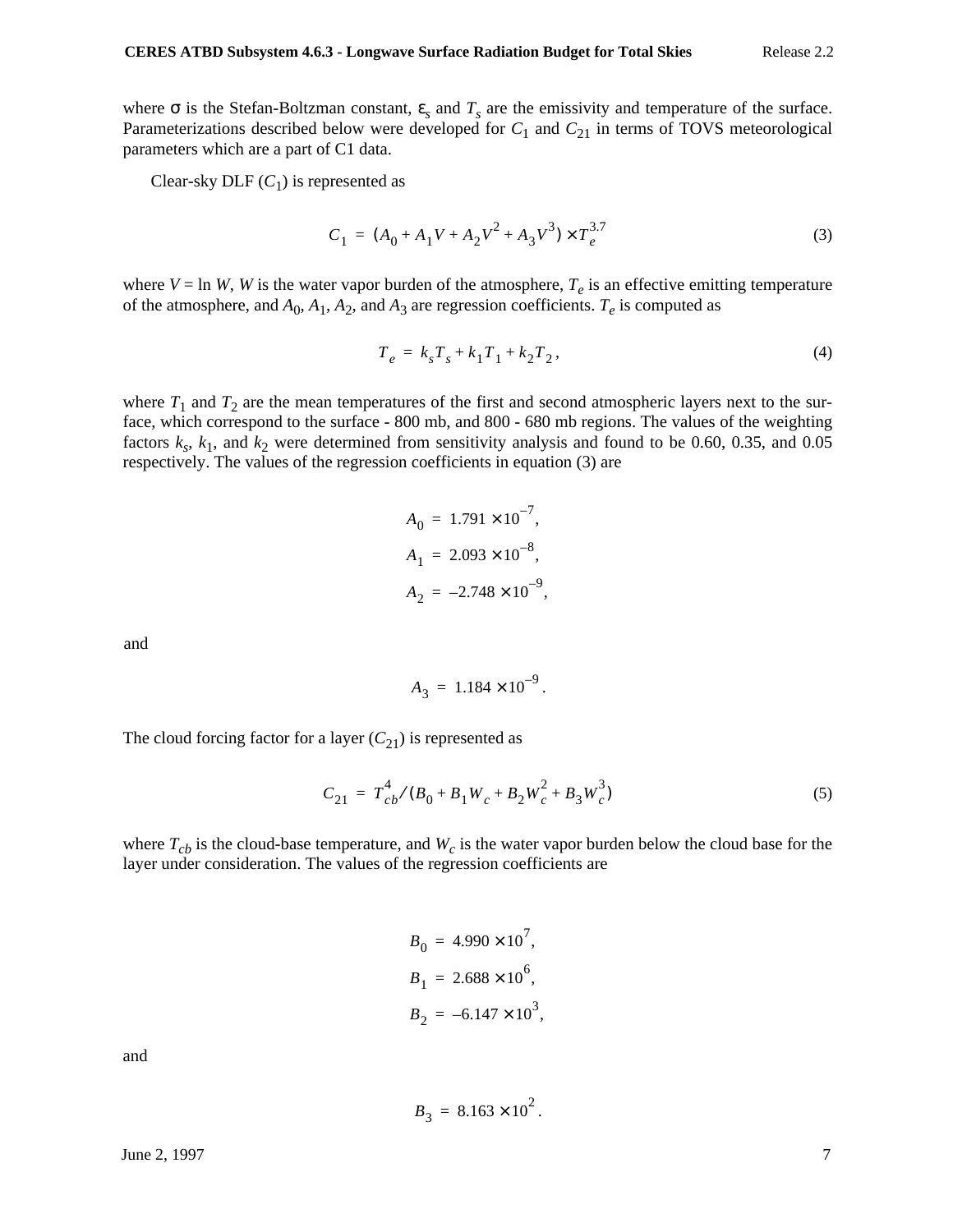$T_{cb}$  and W<sub>c</sub> are computed from available meteorological profiles using the following procedure. A cloud-base pressure  $(P_{cb})$  is obtained by combining the available cloud-top pressure with climatological estimates of cloud thickness.  $T_{cb}$  is obtained by matching  $P_{cb}$  against the available temperature profile.  $W_c$  is computed from the available humidity profile. For details of the above procedure and the development of equations (3) and (5), the reader is referred to Gupta (1989). All temperature values are in K, and water vapor burden values in  $\text{kg-m}^{-2}$ .

It was found during the processing of global datasets that the use of equation (5) resulted in significant overestimation of  $C_{21}$  for low-level clouds. As long as  $(P_s - P_{cb}) > 200$  mb (where  $P_s$  is the surface pressure), equation (5) provided accurate results and was used as such. For  $(P_s P_{cb}$ )  $\leq$  200 mb, significant overestimation of  $C_{21}$  occurred, and was remedied with the following procedure. The maximum possible value of  $C_{21}$  (denoted as  $C_{2max}$ ) occurs for the condition when the cloud base is located at the surface (i.e.,  $P_s - P_{cb} = 0$ ). This limiting value is used to constrain the values of the regression coefficients of equation (5). In practice, constraining the value of  $B_0$  was found to be quite adequate. The modified value of  $B_0$  (denoted as  $B'_0$ ) subject to the above constraint is represented as

$$
B_0' = T_s^4 / (\sigma T_s^4 - C_1)
$$
 (6)

The value of  $B'_0$  is much larger than  $B_0$ , and for  $(P_s - P_{cb}) = 0$ , it forces the value of  $C_{21}$  obtained from equation (5) to match the value of  $C_{2\text{max}}$ .  $B_0$  continues to yield satisfactory results when  $(P_s - P_{cb})$  > 200 mb. For values of  $(P_s - P_{cb})$  between 0 and 200 mb, the applicable value of this regression coefficient is obtained by linear interpolation (in pressure) between  $B'_0$  and  $B_0$ . For a detailed discussion of the steps described above, the reader is referred to Gupta et al. (1992).

#### **4.6.3.5. Accuracy/Error Analysis**

Fluxes computed with the above algorithm are subject to random and systematic errors coming from the radiation models as well as the meteorological data. In the context of this algorithm, errors coming from the radiation models can be divided further into those coming from (i) the use of the parameterized equations (3) and (5), and (ii) the detailed radiation model from which those equations were derived.

A reasonable estimate of the errors coming from equations (3) and (5) relative to the detailed model can be obtained by comparing the fluxes computed with the two methods using the same meteorological data. Figure 1 shows such a comparison of DLF values for a set of 330 soundings representing pole-topole meteorological conditions, sampled from the global C1 dataset for July 1983. Figure 1 shows that the parameterized model DLF is  $1.3 \text{ Wm}^{-2}$  higher. The rms difference between the two sets (which includes the bias) is  $5.0 \text{ Wm}^{-2}$ .

The errors in the fluxes computed from the detailed model come from the spectral line parameters, and the various approximations made in the spectral, angular, and height integration of the radiative transfer equation. Reasonable estimates of the detailed model errors can be obtained in the framework of the Intercomparison of Radiation Codes in Climate Models (ICRCCM) (Ellingson et al. 1991). Figure 2 shows a comparison of DLF values obtained with the detailed model and other ICRCCM results for the 5 climatological profiles. The ordinate represents the ratio of the DLF values for a model to the line-by-line DLF values which are used as reference. Thus, the dashed line represents the reference lineby-line results, the "+" symbols the highest values, and the "×" symbols the lowest values from among the large number of results submitted to the ICRCCM. This comparison shows that the fluxes from the present detailed model (depicted as hollow circles) average about 1% higher than the line-by-line results. This difference is equivalent to a systematic error of about 2-3  $Wm^{-2}$ , which is slightly higher than the difference between the detailed and parameterized model results.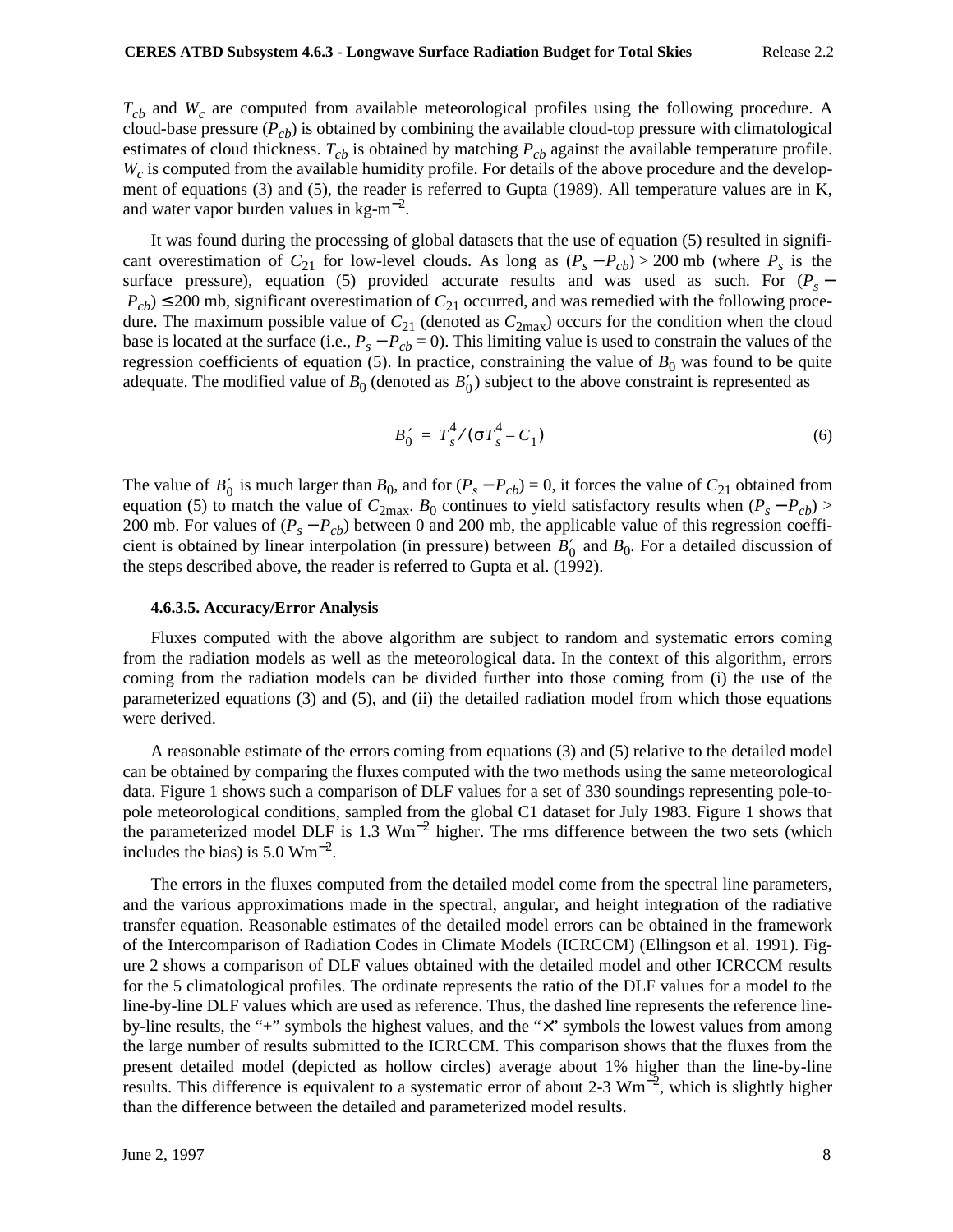

Figure 1. Scatterplot between DLF computed with the parameterized model and the detailed model for 330 soundings sampled from the global C1 data for July 1983.

A brief discussion of the random and systematic errors coming from the meteorological data is presented here. For details, the reader is referred to Gupta et al. (1993). Random errors arising from meteorological data errors on an individual sounding basis were found to be of the order of  $\pm 20$  Wm<sup>-2</sup>. For monthly averages, these reduce to about  $\pm 5 \text{ Wm}^{-2}$ . Systematic errors in the fluxes arise from the biases in the meteorological inputs. Biases in the cloud parameters were found to be one of the large sources. Also, if  $\varepsilon_s$  deviates significantly from unity and realistic values of  $\varepsilon_s$  are not used, additional bias is incurred in the computation of  $F_n$ . The magnitude of this bias is given by

$$
\Delta F_n = (1 - \varepsilon_s)(F_d - \sigma T_s^4) \tag{7}
$$

which can be quite large, especially over desert areas.

#### **4.6.3.6. Validation**

Historically, finding high quality measurements of surface LW fluxes appropriate for validating radiative transfer algorithms has been very difficult. This situation is beginning to change with the establishment of measurement sites by the ARM Program and the WCRP/BSRN. Surface-measured LW flux data were recently obtained from the SGP ARM/CART site and also from the BSRN, and used for validating the present algorithm.

Figure 3 shows a comparison of the algorithm results with surface measurements acquired at the SGP ARM/CART site in Oklahoma during the April 1994 Intensive Observing Period (IOP). These data are available from the CERES/ARM/GEWEX Experiment (CAGEX; Charlock and Alberta 1996).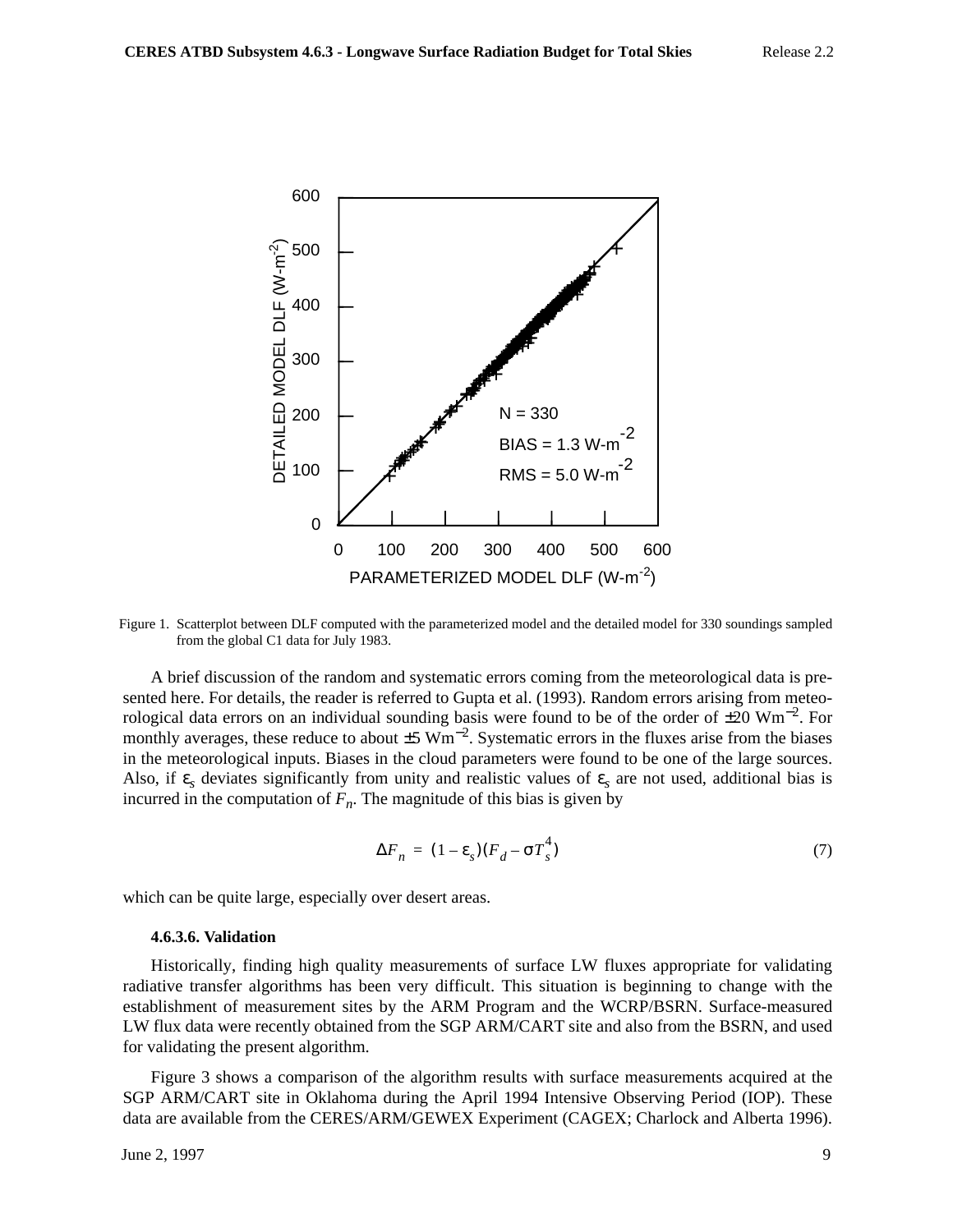

Figure 2. Comparison of clear-sky DLF obtained with the detailed model and line-by-line and other ICRCCM results for the five climatological profiles (TRA - tropical; MLS - mid-latitude summer; MLW - mid-latitude winter; SAW - sub-arctic winter; SAS - sub-arctic summer).

Corresponding meteorological data (except clouds) were obtained from the National Weather Service network soundings in the area. Coincident cloud parameters were derived from GOES-7 radiances by Minnis et al. (1995). Comparison of 30-minute averages of surface measurements over a period of 26 days and corresponding results from the algorithm shows a bias of -3  $\text{Wm}^2$  and a rms difference of 21  $Wm^{-2}$ .

Figure 4 shows a comparison of the algorithm results with monthly average surface-measured fluxes for three months in 1992 (January, July, and October) from seven sites located in diverse climate regimes around the globe. Surface measurements were obtained from the Baseline Surface Radiation Network (BSRN). Coincident meteorological parameters used in the algorithm were taken from the D1 data. Comparison of 15 site-month pairs shows a bias of 6  $Wm^{-2}$  and a rms difference of 21  $Wm^{-2}$ .

With the establishment of new Atmospheric Radiation Measurement (ARM) sites in the Tropical West Pacific (TWP) and the North Slope of Alaska (NSA), and the expansion of the BSRN, large amounts of high quality surface-measured data should soon become available. It is planned to use these data for validating the algorithm results during pre-launch and post-launch periods.

#### **4.6.3.7. Strategic Concerns and Remedies**

The apparent weaknesses of the algorithm, e.g., the overestimation of  $C_{21}$  for low-level clouds have been remedied as described earlier. The weighting scheme of equation (4) is designed to minimize the errors in the presence of strong temperature discontinuities at the surface. Realistic values of surface emissivity are being obtained by combining laboratory measurements available in the literature with global surface-type maps. Remaining uncertainties in surface temperature and emissivity over land areas are still important concerns, but have to await further advances in retrieval algorithms for their resolutions. Satellite and/or operational meteorological datasets sometimes have large gaps, and fill values (e.g., -999.) are frequently substituted in the data streams where real data are missing. Unchecked, this would generally result in absurd values for output parameters. These conditions will be largely remedied in the preparation of the MOA database (see subsystem 12.0) where appropriate interpolation procedures will be used to fill most data gaps. Any remaining problems will be handled in this subsystem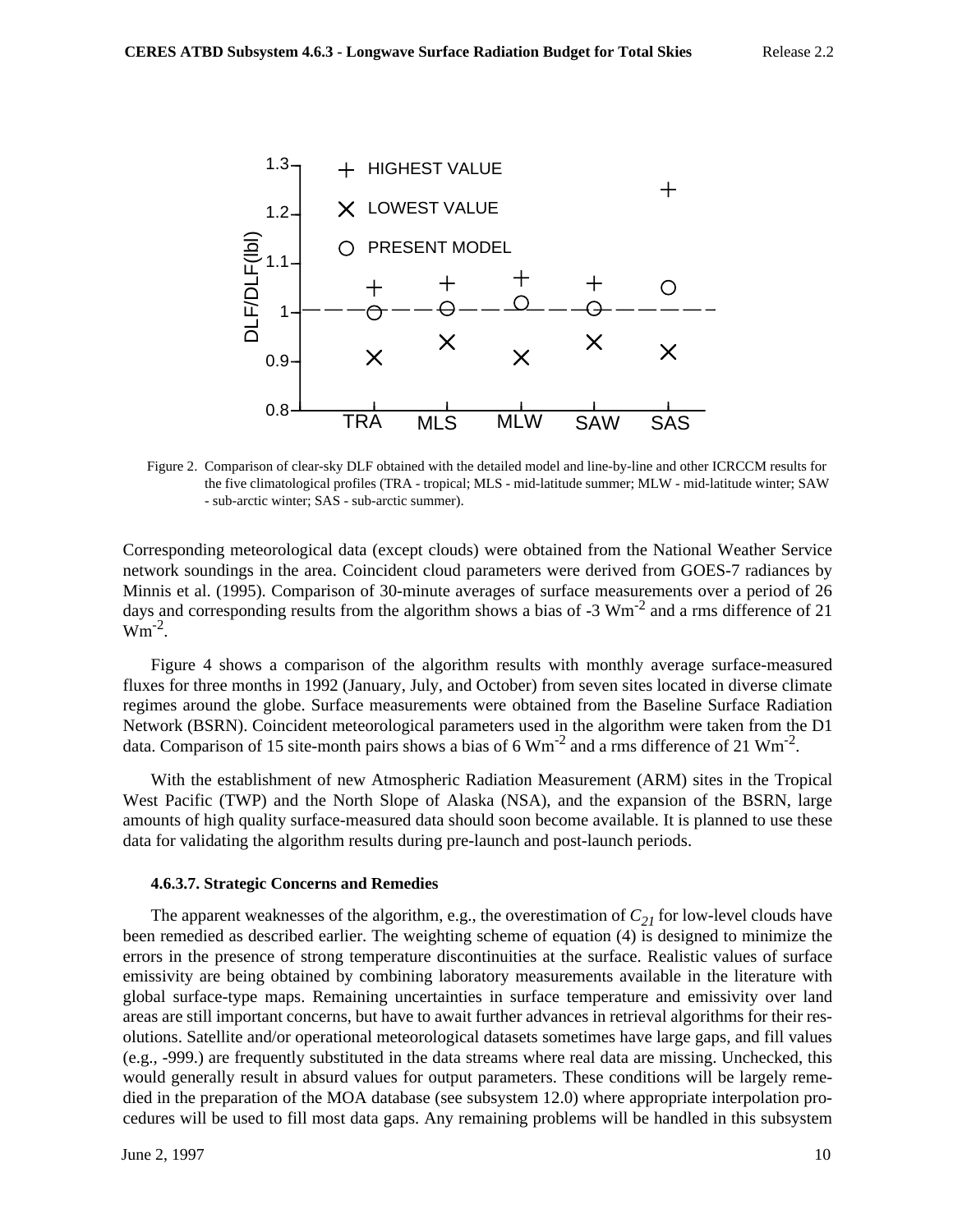

Figure 3. Comparison between site-measured DLF from the SGP ARM/CART site during the April 1994 IOP and corresponding results from the present algorithm.

by checking all important input parameters against carefully chosen high and low limits. The limits are chosen to encompass the normal spatial and temporal variabilities of these parameters. When an input parameter falls outside the above limits, another attempt is made to generate a replacement (in place of the fill value) by interpolation between nearest neighbors or from climatology. When these attempts fail, the input and output data are rejected and excluded from the averages.

## **4.6.3.8. Concluding Remarks**

The algorithm described here is currently operational with D1 data as inputs and has been used in the past with C1 data. Error analysis of the output products shows that errors coming from the meteorological inputs are considerably larger than those coming from the parameterized equations. With improved meteorological inputs available from MOA, and cloud parameters from VIRS and MODIS-N, we expect the errors in CERES estimates of surface LW fluxes to be considerably lower than those achievable presently. Use of realistic values of surface emissivity (instead of unity used in the earlier work) is expected to further reduce the errors. Also, an ongoing effort aimed at validating this algorithm against surface measurements from the ARM program and the BSRN during the pre-launch and post-launch periods is planned. Surface LW fluxes obtained with this algorithm would constitute a valuable CERES product by themselves, and would also be useful for independently checking on the quality of the fluxes obtained from the GCM-type radiative transfer computations.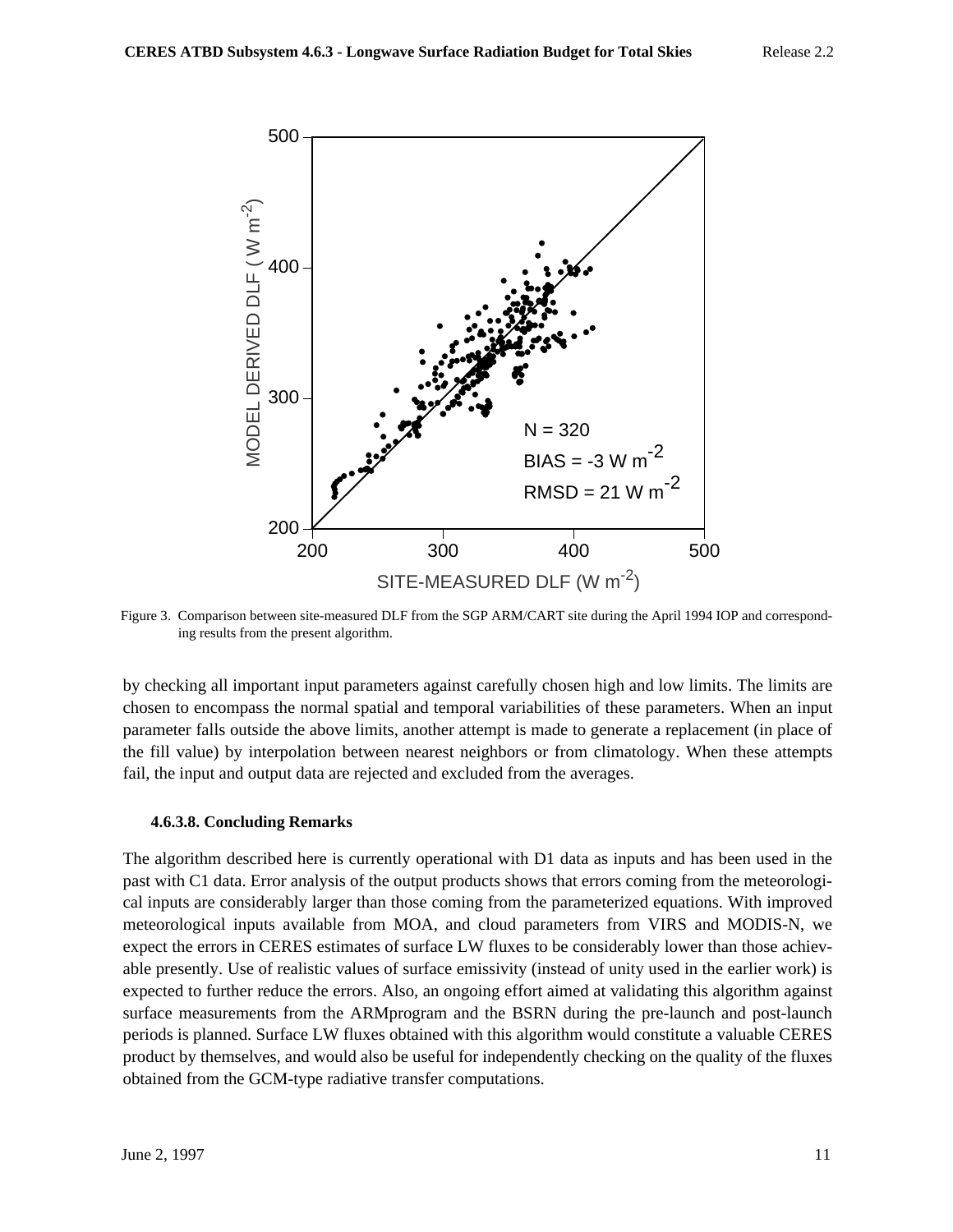

Figure 4. Comparison between monthly average DLF from seven BSRN sites and corresponding results from the algorithm derived with D1 data.

#### **4.6.3.9. References**

- Cess, R. D; Dutton, E. G.; DeLuisi, J. J.; and Jiang, F. 1991: Determining Surface Solar Absorption From Broadband Satellite Measurements for Clear Skies—Comparison With Surface Measurements. *J. Climat*., vol. 4, no. 2, pp. 236–247.
- Charlock, T. P.; and Alberta, T. L. 1996: The CERES/ARM/GEWEX Experiment (CAGEX) for the Retrieval of Radiative Fluxes with Satellite Data. *Bull. Amer. Meteor. Soc.*, vol. 77 (accepted for publication).
- Ellingson, R. G.; Ellis, J. S.; and Fels, S. B. 1991: The Intercomparison of Radiation Codes Used in Climate Models—Long Wave Results. *J. Geophys. Res.*, vol. 96, no. D5, pp. 8929–8953.
- Gupta, S. K. 1989: A Parameterization for Longwave Surface Radiation From Sun-Synchronous Satellite Data. *J. Climat*., vol. 2, no. 4, pp. 305–320.
- Gupta, S. K.; Darnell, W. L.; and Wilber, A. C. 1992: A Parameterization for Longwave Surface Radiation From Satellite Data—Recent Improvements. *J. Appl. Meteorol*., vol. 31, no. 12, pp. 1361–1367.
- Gupta, S. K.; Wilber, A. C.; Darnell, W. L.; and Suttles, J. T. 1993: Longwave Surface Radiation Over the Globe From Satellite Data—An Error Analysis. *Int. J. Remote Sens.*, vol. 14, no. 1, pp. 95–114.
- Li, Zhanqing; Leighton, H. G.; Masuda, K.; and Takashima, T. 1993: Estimation of SW Flux Absorbed at the Surface From TOA Reflected Flux. *J. Climat*., vol. 6, no. 2, pp. 317–330.
- Li, Z.; and Moreau, L. 1996: Alteration of Atmospheric Solar Absorption by Clouds: Simulation and Observation. *J. Appl. Meteorol.*, vol. 35, pp. 653-670.
- Matthews, E. 1983: Global Vegetation and Land Use: New High Resolution Data Bases for Climate Studies. *J. Clim. Appl. Meteorol.*, vol. 22, pp. 474-487.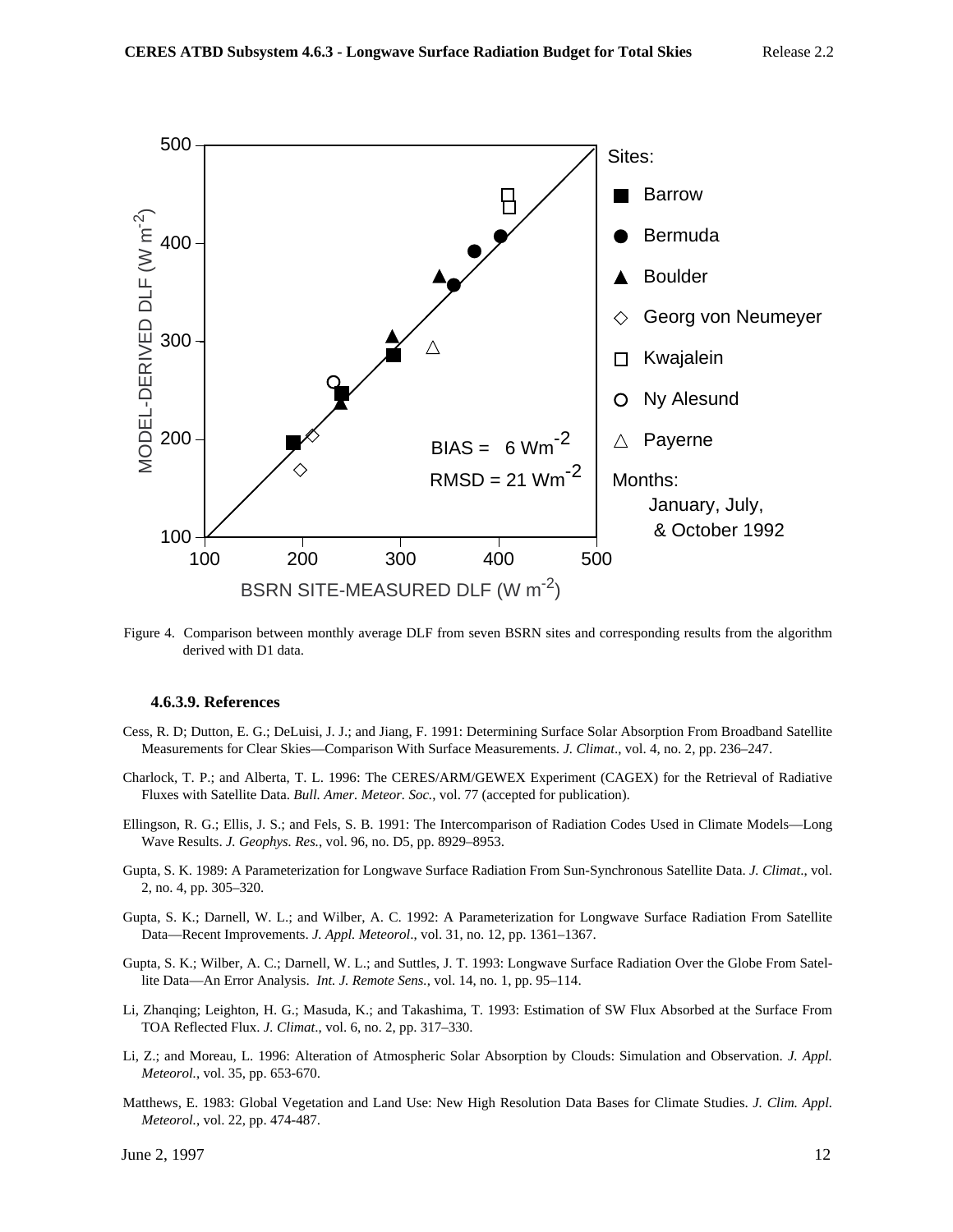- Minnis, P.; Smith, W. L., Jr.; Garber, D. P.; Ayers, J. K.; and Doelling, D. R. 1995: Cloud Properties Derived From GOES-7 for Spring 1994 ARM Intensive Observing Period Using Version 1.0.0 of ARM Satellite Data Analysis Program. NASA RP-1366, Washington, DC, 58 pp.
- Olson, J. S.; Watts, J.; and Allison, L. 1983: Carbon in Live Vegetation of Major World Ecosystems. W-7405-ENG-26, U. S. Department of Energy, Oak Ridge National Laboratory.
- Ramanathan, V. 1986: Scientific Use of Surface Radiation Budget for Climate Studies. *Surface Radiation Budget for Climate Applications*, J. T. Suttles and G. Ohring, eds., NASA RP-1169, pp. 58–86.
- Rossow, W. B.; and Schiffer, R. A. 1991: ISCCP Cloud Data Products. *Bull. Am. Meteorol. Soc*., vol. 72, no. 1, pp. 2–20.
- Salisbury, J. W.; and D'Aria, D. M. 1992: Emissivity of Terrestrial Materials in the 8 14 Micron Atmospheric Window. *Remote Sens. Environ.*, vol. 42, pp. 83-106.
- Stephens, G. L.; and Webster, P. J. 1984: Cloud Decoupling of the Surface and Planetary Radiative Budgets. *J. Atmos. Sci.*, vol. 41, no. 4, pp. 681–686.
- Suttles, J. T.; and Ohring, G. 1986: *Surface Radiation Budget for Climate Applications.* NASA RP-1169, Washington, DC, 136 pp.
- WCRP; 1994: Report of the Fifteenth Session of the Joint Scientific Committee, Geneva, Switzerland, 14-18 March 1994, WMO/TD-No. 632, pp. 35-36.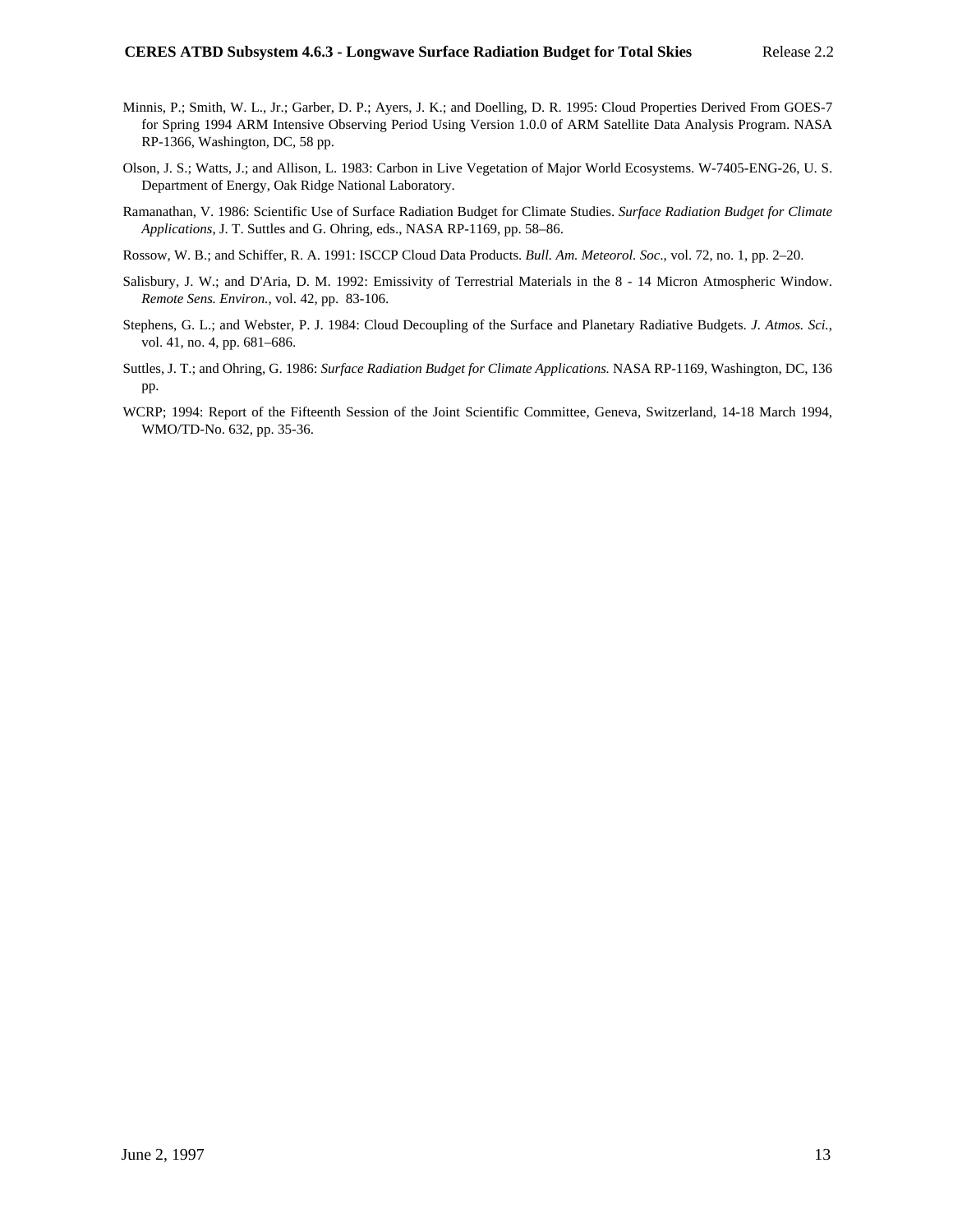# **Appendix A**

# **Nomenclature**

## *Acronyms*

| <b>ADEOS</b> | <b>Advanced Earth Observing System</b>                                                           |  |
|--------------|--------------------------------------------------------------------------------------------------|--|
| <b>ADM</b>   | <b>Angular Distribution Model</b>                                                                |  |
| <b>AIRS</b>  | Atmospheric Infrared Sounder (EOS-AM)                                                            |  |
| AMSU         | Advanced Microwave Sounding Unit (EOS-PM)                                                        |  |
| <b>APD</b>   | Aerosol Profile Data                                                                             |  |
| <b>APID</b>  | <b>Application Identifier</b>                                                                    |  |
| <b>ARESE</b> | <b>ARM Enhanced Shortwave Experiment</b>                                                         |  |
| <b>ARM</b>   | <b>Atmospheric Radiation Measurement</b>                                                         |  |
| <b>ASOS</b>  | <b>Automated Surface Observing Sites</b>                                                         |  |
| <b>ASTER</b> | Advanced Spaceborne Thermal Emission and Reflection Radiometer                                   |  |
| <b>ASTEX</b> | <b>Atlantic Stratocumulus Transition Experiment</b>                                              |  |
| <b>ASTR</b>  | <b>Atmospheric Structures</b>                                                                    |  |
| <b>ATBD</b>  | Algorithm Theoretical Basis Document                                                             |  |
| <b>AVG</b>   | Monthly Regional, Average Radiative Fluxes and Clouds (CERES Archival<br>Data<br>Product)        |  |
| <b>AVHRR</b> | <b>Advanced Very High Resolution Radiometer</b>                                                  |  |
| <b>BDS</b>   | Bidirectional Scan (CERES Archival Data Product)                                                 |  |
| <b>BRIE</b>  | <b>Best Regional Integral Estimate</b>                                                           |  |
| <b>BSRN</b>  | <b>Baseline Surface Radiation Network</b>                                                        |  |
| <b>BTD</b>   | Brightness Temperature Difference(s)                                                             |  |
| <b>CCD</b>   | <b>Charge Coupled Device</b>                                                                     |  |
| <b>CCSDS</b> | <b>Consultative Committee for Space Data Systems</b>                                             |  |
| <b>CEPEX</b> | <b>Central Equatorial Pacific Experiment</b>                                                     |  |
| <b>CERES</b> | Clouds and the Earth's Radiant Energy System                                                     |  |
| <b>CID</b>   | Cloud Imager Data                                                                                |  |
| <b>CLAVR</b> | <b>Clouds from AVHRR</b>                                                                         |  |
| <b>CLS</b>   | <b>Constrained Least Squares</b>                                                                 |  |
| <b>COPRS</b> | Cloud Optical Property Retrieval System                                                          |  |
| <b>CPR</b>   | <b>Cloud Profiling Radar</b>                                                                     |  |
| <b>CRH</b>   | Clear Reflectance, Temperature History (CERES Archival Data Product)                             |  |
| <b>CRS</b>   | Single Satellite CERES Footprint, Radiative Fluxes and Clouds (CERES Archi-<br>val Data Product) |  |
| <b>DAAC</b>  | Distributed Active Archive Center                                                                |  |
| <b>DAC</b>   | Digital-Analog Converter                                                                         |  |
| June 2, 1997 | $A - 14$                                                                                         |  |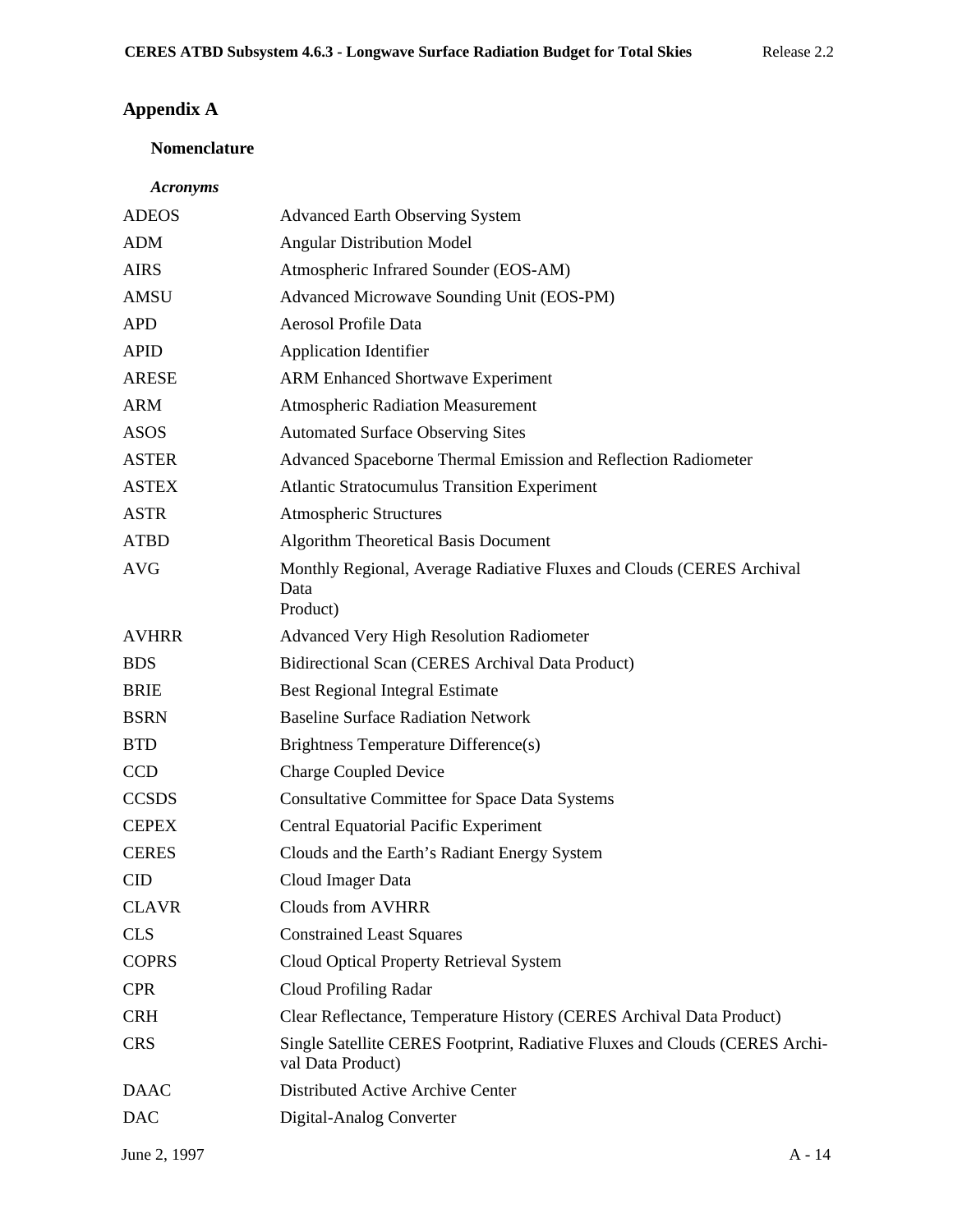| <b>DAO</b>       | Data Assimilation Office                                                             |
|------------------|--------------------------------------------------------------------------------------|
| $DB$             | Database                                                                             |
| <b>DFD</b>       | Data Flow Diagram                                                                    |
| <b>DLF</b>       | Downward Longwave Flux                                                               |
| <b>DMSP</b>      | Defense Meteorological Satellite Program                                             |
| <b>EADM</b>      | ERBE-Like Albedo Directional Model (CERES Input Data Product)                        |
| <b>ECA</b>       | Earth Central Angle                                                                  |
| <b>ECLIPS</b>    | <b>Experimental Cloud Lidar Pilot Study</b>                                          |
| <b>ECMWF</b>     | European Centre for Medium-Range Weather Forecasts                                   |
| <b>EDDB</b>      | ERBE-Like Daily Data Base (CERES Archival Data Product)                              |
| EID <sub>9</sub> | ERBE-Like Internal Data Product 9 (CERES Internal Data Product)                      |
| <b>EOS</b>       | Earth Observing System                                                               |
| <b>EOSDIS</b>    | Earth Observing System Data Information System                                       |
| EOS-AM           | <b>EOS Morning Crossing Mission</b>                                                  |
| EOS-PM           | <b>EOS Afternoon Crossing Mission</b>                                                |
| <b>ENSO</b>      | El Niño/Southern Oscillation                                                         |
| <b>ENVISAT</b>   | <b>Environmental Satellite</b>                                                       |
| <b>EPHANC</b>    | Ephemeris and Ancillary (CERES Input Data Product)                                   |
| <b>ERB</b>       | <b>Earth Radiation Budget</b>                                                        |
| <b>ERBE</b>      | <b>Earth Radiation Budget Experiment</b>                                             |
| <b>ERBS</b>      | Earth Radiation Budget Satellite                                                     |
| ESA              | European Space Agency                                                                |
| ES4              | ERBE-Like S4 Data Product (CERES Archival Data Product)                              |
| ES4G             | ERBE-Like S4G Data Product (CERES Archival Data Product)                             |
| ES8              | ERBE-Like S8 Data Product (CERES Archival Data Product)                              |
| ES <sub>9</sub>  | ERBE-Like S9 Data Product (CERES Archival Data Product)                              |
| <b>FLOP</b>      | <b>Floating Point Operation</b>                                                      |
| <b>FIRE</b>      | <b>First ISCCP Regional Experiment</b>                                               |
| FIRE II IFO      | First ISCCP Regional Experiment II Intensive Field Observations                      |
| <b>FOV</b>       | Field of View                                                                        |
| <b>FSW</b>       | Hourly Gridded Single Satellite Fluxes and Clouds (CERES Archival Data Prod-<br>uct) |
| <b>FTM</b>       | <b>Functional Test Model</b>                                                         |
| <b>GAC</b>       | Global Area Coverage (AVHRR data mode)                                               |
| <b>GAP</b>       | Gridded Atmospheric Product (CERES Input Data Product)                               |
| <b>GCIP</b>      | <b>GEWEX</b> Continental-Phase International Project                                 |
| <b>GCM</b>       | <b>General Circulation Model</b>                                                     |
| <b>GEBA</b>      | Global Energy Balance Archive                                                        |
| <b>GEO</b>       | <b>ISSCP Radiances (CERES Input Data Product)</b>                                    |
|                  |                                                                                      |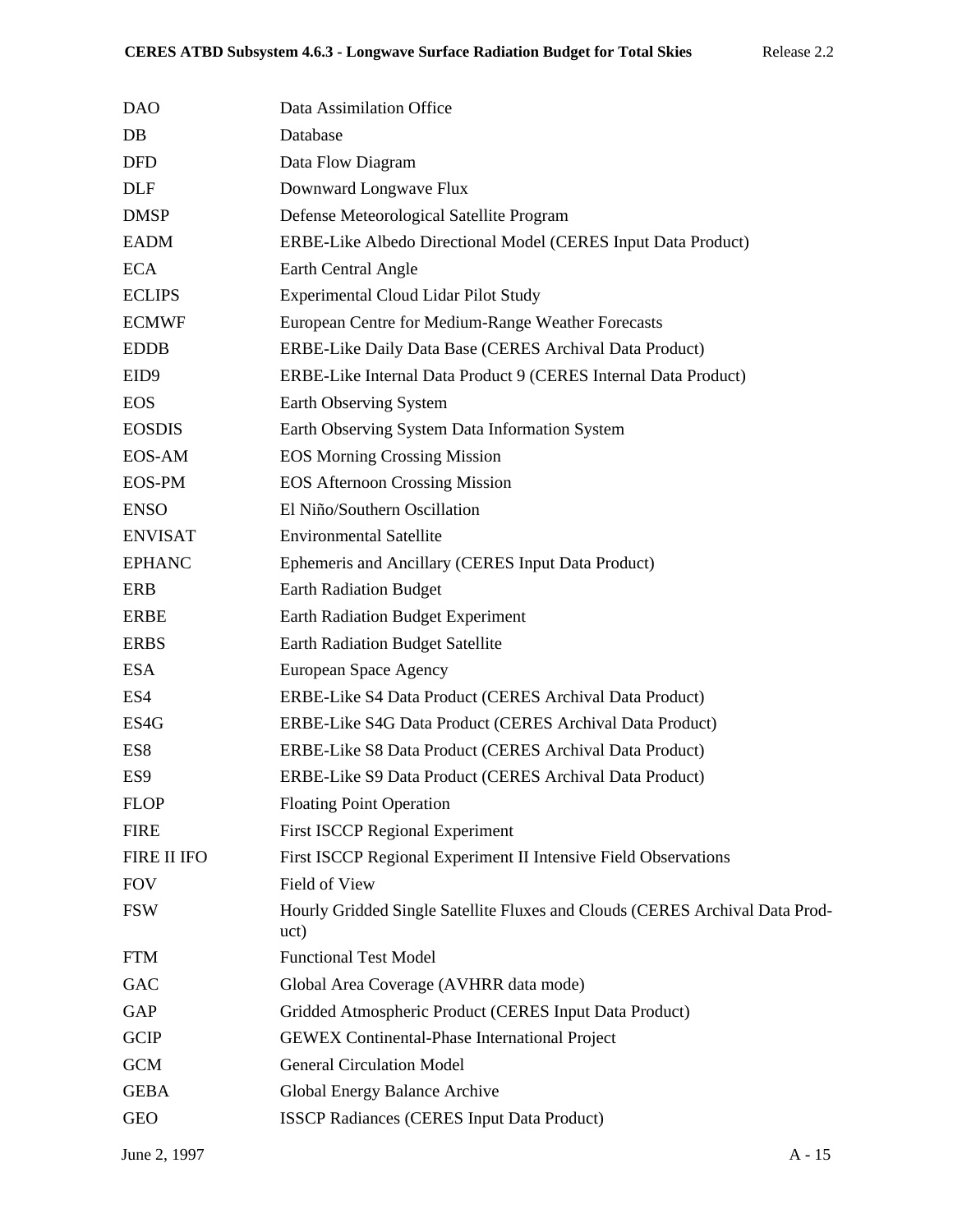| <b>GEWEX</b>    | Global Energy and Water Cycle Experiment                    |
|-----------------|-------------------------------------------------------------|
| <b>GLAS</b>     | Geoscience Laser Altimetry System                           |
| <b>GMS</b>      | <b>Geostationary Meteorological Satellite</b>               |
| <b>GOES</b>     | Geostationary Operational Environmental Satellite           |
| <b>HBTM</b>     | Hybrid Bispectral Threshold Method                          |
| <b>HIRS</b>     | High-Resolution Infrared Radiation Sounder                  |
| <b>HIS</b>      | High-Resolution Interferometer Sounder                      |
| <b>ICM</b>      | <b>Internal Calibration Module</b>                          |
| <b>ICRCCM</b>   | Intercomparison of Radiation Codes in Climate Models        |
| ID              | Identification                                              |
| <b>IEEE</b>     | Institute of Electrical and Electronics Engineers           |
| <b>IES</b>      | <b>Instrument Earth Scans (CERES Internal Data Product)</b> |
| <b>IFO</b>      | <b>Intensive Field Observation</b>                          |
| <b>INSAT</b>    | <b>Indian Satellite</b>                                     |
| <b>IOP</b>      | <b>Intensive Observing Period</b>                           |
| <b>IR</b>       | <b>Infrared</b>                                             |
| <b>IRIS</b>     | <b>Infrared Interferometer Spectrometer</b>                 |
| <b>ISCCP</b>    | <b>International Satellite Cloud Climatology Project</b>    |
| <b>ISS</b>      | <b>Integrated Sounding System</b>                           |
| <b>IWP</b>      | <b>Ice Water Path</b>                                       |
| <b>LAC</b>      | Local Area Coverage (AVHRR data mode)                       |
| LaRC            | <b>Langley Research Center</b>                              |
| <b>LBC</b>      | Laser Beam Ceilometer                                       |
| <b>LBTM</b>     | Layer Bispectral Threshold Method                           |
| Lidar           | <b>Light Detection and Ranging</b>                          |
| <b>LITE</b>     | Lidar In-Space Technology Experiment                        |
| Lowtran 7       | Low-Resolution Transmittance (Radiative Transfer Code)      |
| LW              | Longwave                                                    |
| <b>LWP</b>      | Liquid Water Path                                           |
| <b>MAM</b>      | Mirror Attenuator Mosaic                                    |
| <b>MC</b>       | <b>Mostly Cloudy</b>                                        |
| <b>MCR</b>      | Microwave Cloud Radiometer                                  |
| <b>METEOSAT</b> | Meteorological Operational Satellite (European)             |
| <b>METSAT</b>   | Meteorological Satellite                                    |
| <b>MFLOP</b>    | <b>Million FLOP</b>                                         |
| <b>MIMR</b>     | Multifrequency Imaging Microwave Radiometer                 |
| <b>MISR</b>     | Multiangle Imaging Spectroradiometer                        |
| <b>MLE</b>      | Maximum Likelihood Estimate                                 |
| <b>MOA</b>      | Meteorology Ozone and Aerosol                               |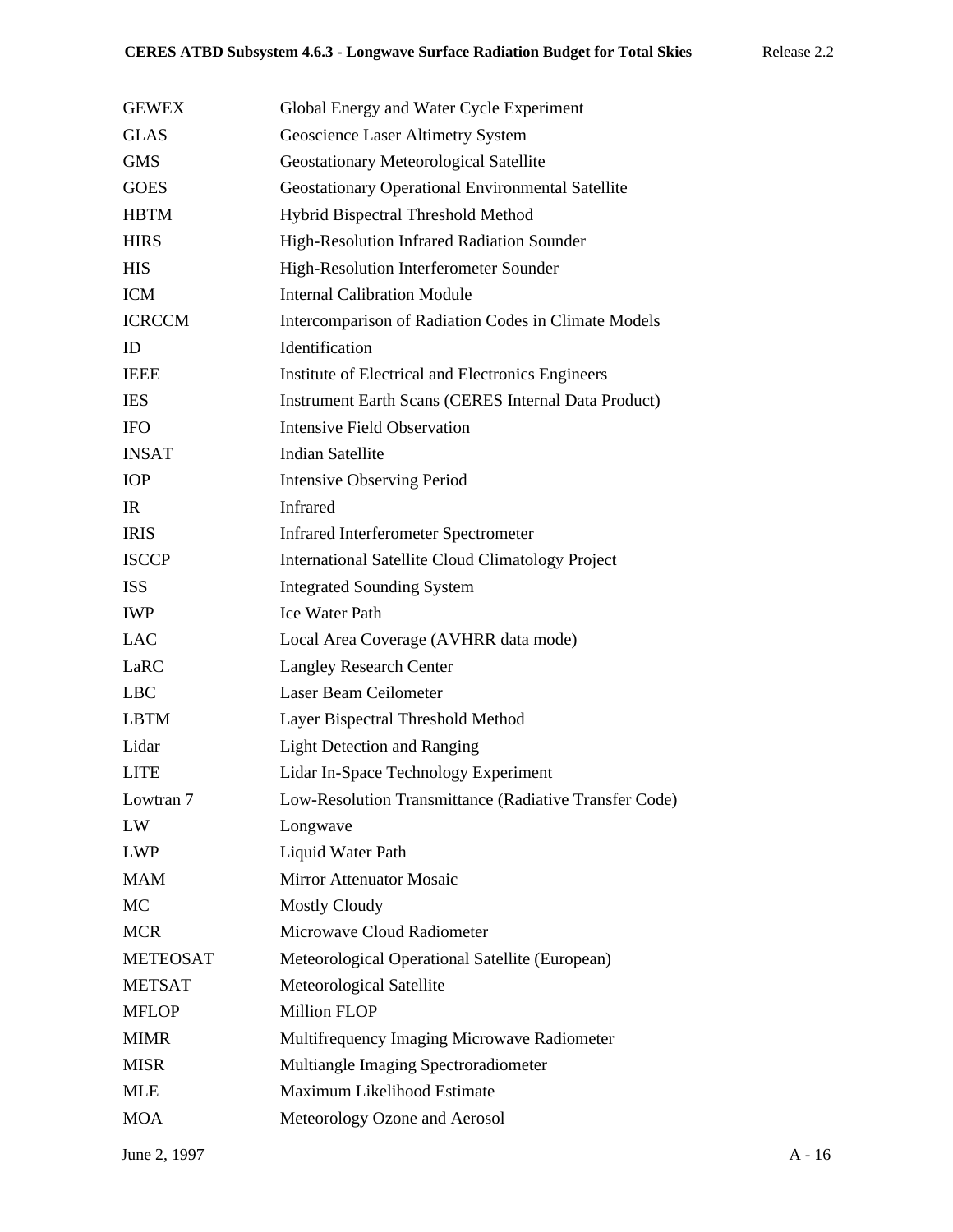| <b>MODIS</b>   | Moderate-Resolution Imaging Spectroradiometer                                           |
|----------------|-----------------------------------------------------------------------------------------|
| <b>MSMR</b>    | Multispectral, multiresolution                                                          |
| <b>MTSA</b>    | Monthly Time and Space Averaging                                                        |
| <b>MWH</b>     | Microwave Humidity                                                                      |
| <b>MWP</b>     | Microwave Water Path                                                                    |
| <b>NASA</b>    | National Aeronautics and Space Administration                                           |
| <b>NCAR</b>    | National Center for Atmospheric Research                                                |
| <b>NCEP</b>    | <b>National Centers for Environmental Prediction</b>                                    |
| <b>NESDIS</b>  | National Environmental Satellite, Data, and Information Service                         |
| <b>NIR</b>     | Near Infrared                                                                           |
| <b>NMC</b>     | National Meteorological Center                                                          |
| <b>NOAA</b>    | National Oceanic and Atmospheric Administration                                         |
| <b>NWP</b>     | <b>Numerical Weather Prediction</b>                                                     |
| <b>OLR</b>     | <b>Outgoing Longwave Radiation</b>                                                      |
| <b>OPD</b>     | Ozone Profile Data (CERES Input Data Product)                                           |
| OV             | Overcast                                                                                |
| PC             | Partly Cloudy                                                                           |
| <b>POLDER</b>  | Polarization of Directionality of Earth's Reflectances                                  |
| <b>PRT</b>     | <b>Platinum Resistance Thermometer</b>                                                  |
| <b>PSF</b>     | <b>Point Spread Function</b>                                                            |
| PW             | Precipitable Water                                                                      |
| <b>RAPS</b>    | Rotating Azimuth Plane Scan                                                             |
| <b>RPM</b>     | Radiance Pairs Method                                                                   |
| <b>RTM</b>     | <b>Radiometer Test Model</b>                                                            |
| <b>SAB</b>     | Sorting by Angular Bins                                                                 |
| <b>SAGE</b>    | <b>Stratospheric Aerosol and Gas Experiment</b>                                         |
| <b>SARB</b>    | Surface and Atmospheric Radiation Budget Working Group                                  |
| <b>SDCD</b>    | <b>Solar Distance Correction and Declination</b>                                        |
| <b>SFC</b>     | Hourly Gridded Single Satellite TOA and Surface Fluxes (CERES Archival<br>Data Product) |
| <b>SHEBA</b>   | Surface Heat Budget in the Arctic                                                       |
| <b>SPECTRE</b> | <b>Spectral Radiance Experiment</b>                                                     |
| <b>SRB</b>     | <b>Surface Radiation Budget</b>                                                         |
| <b>SRBAVG</b>  | Surface Radiation Budget Average (CERES Archival Data Product)                          |
| <b>SSF</b>     | Single Satellite CERES Footprint TOA and Surface Fluxes, Clouds                         |
| <b>SSMI</b>    | Special Sensor Microwave Imager                                                         |
| <b>SST</b>     | Sea Surface Temperature                                                                 |
| <b>SURFMAP</b> | Surface Properties and Maps (CERES Input Product)                                       |
| SW             | Shortwave                                                                               |
|                |                                                                                         |

June 2, 1997 A - 17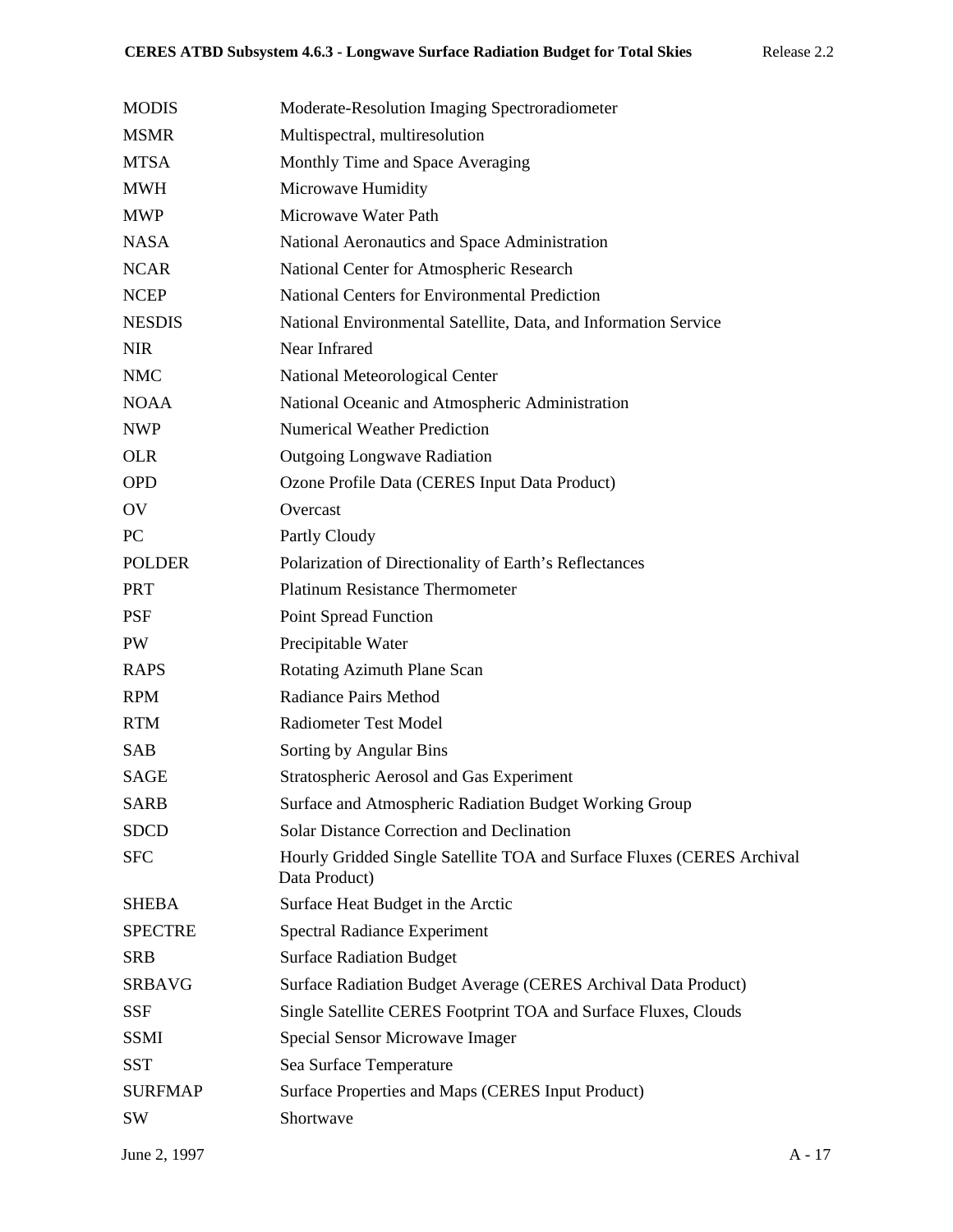| <b>SWICS</b>          | <b>Shortwave Internal Calibration Source</b>                                                  |
|-----------------------|-----------------------------------------------------------------------------------------------|
| <b>SYN</b>            | Synoptic Radiative Fluxes and Clouds (CERES Archival Data Product)                            |
| <b>SZA</b>            | Solar Zenith Angle                                                                            |
| <b>THIR</b>           | Temperature/Humidity Infrared Radiometer (Nimbus)                                             |
| <b>TIROS</b>          | <b>Television Infrared Observation Satellite</b>                                              |
| <b>TISA</b>           | Time Interpolation and Spatial Averaging Working Group                                        |
| <b>TMI</b>            | <b>TRMM Microwave Imager</b>                                                                  |
| <b>TOA</b>            | Top of the Atmosphere                                                                         |
| <b>TOGA</b>           | Tropical Ocean Global Atmosphere                                                              |
| <b>TOMS</b>           | <b>Total Ozone Mapping Spectrometer</b>                                                       |
| <b>TOVS</b>           | <b>TIROS Operational Vertical Sounder</b>                                                     |
| <b>TRMM</b>           | <b>Tropical Rainfall Measuring Mission</b>                                                    |
| <b>TSA</b>            | Time-Space Averaging                                                                          |
| <b>UAV</b>            | <b>Unmanned Aerospace Vehicle</b>                                                             |
| UT                    | <b>Universal Time</b>                                                                         |
| <b>UTC</b>            | <b>Universal Time Code</b>                                                                    |
| <b>VAS</b>            | VISSR Atmospheric Sounder (GOES)                                                              |
| <b>VIRS</b>           | <b>Visible Infrared Scanner</b>                                                               |
| <b>VISSR</b>          | Visible and Infrared Spin Scan Radiometer                                                     |
| <b>WCRP</b>           | World Climate Research Program                                                                |
| <b>WG</b>             | <b>Working Group</b>                                                                          |
| Win                   | Window                                                                                        |
| <b>WN</b>             | Window                                                                                        |
| <b>WMO</b>            | World Meteorological Organization                                                             |
| ZAVG                  | Monthly Zonal and Global Average Radiative Fluxes and Clouds (CERES<br>Archival Data Product) |
| <b>Symbols</b>        |                                                                                               |
| A                     | atmospheric absorptance                                                                       |
| $B_{\lambda}(T)$      | Planck function                                                                               |
| $\mathcal{C}_{0}^{0}$ | cloud fractional area coverage                                                                |
| $CF_2Cl_2$            | dichlorofluorocarbon                                                                          |
| CFCl <sub>3</sub>     | trichlorofluorocarbon                                                                         |
| CH <sub>4</sub>       | methane                                                                                       |
| CO <sub>2</sub>       | carbon dioxide                                                                                |
| D                     | total number of days in the month                                                             |
| $D_e$                 | cloud particle equivalent diameter (for ice clouds)                                           |

- *Eo* solar constant or solar irradiance
- *F* flux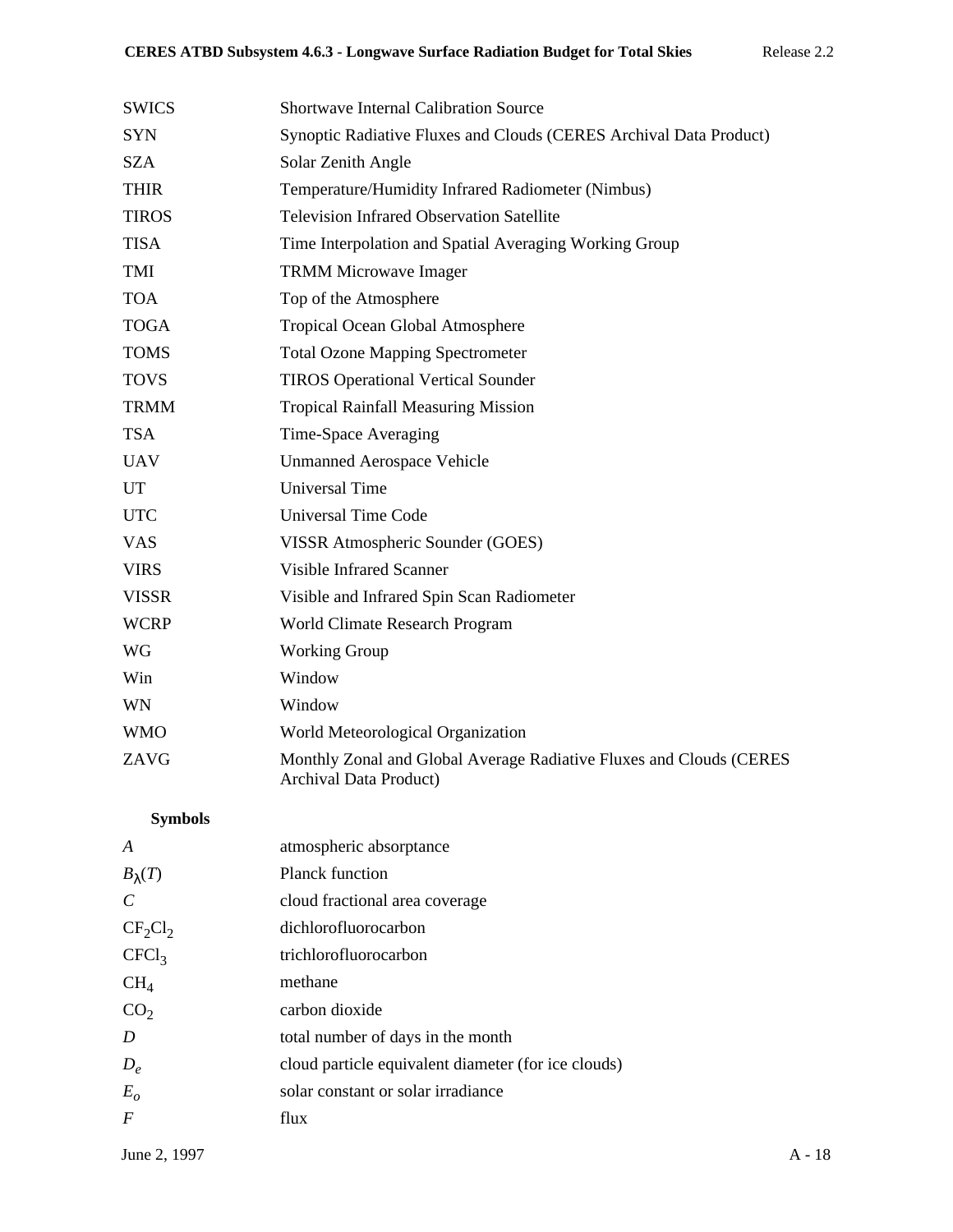| $\boldsymbol{f}$            | fraction                                          |
|-----------------------------|---------------------------------------------------|
| $G_a$                       | atmospheric greenhouse effect                     |
| g                           | cloud asymmetry parameter                         |
| $H_2O$                      | water vapor                                       |
| I                           | radiance                                          |
| i                           | scene type                                        |
| $m_i$                       | imaginary refractive index                        |
| Ñ                           | angular momentum vector                           |
| $N_2O$                      | nitrous oxide                                     |
| $O_3$                       | ozone                                             |
| $\boldsymbol{P}$            | point spread function                             |
| $\boldsymbol{p}$            | pressure                                          |
| $Q_a$                       | absorption efficiency                             |
| $Q_e$                       | extinction efficiency                             |
| $Q_{s}$                     | scattering efficiency                             |
| $\boldsymbol{R}$            | anisotropic reflectance factor                    |
| $r_E$                       | radius of the Earth                               |
| $r_e$                       | effective cloud droplet radius (for water clouds) |
| $r_h$                       | column-averaged relative humidity                 |
| $S_{\rm o}$                 | summed solar incident SW flux                     |
| $S'_{o}$                    | integrated solar incident SW flux                 |
| $\, T \,$                   | temperature                                       |
| $T_B$                       | blackbody temperature                             |
| t                           | time or transmittance                             |
| $W_{liq}$                   | liquid water path                                 |
| w                           | precipitable water                                |
| $\hat{x}_o$                 | satellite position at $t_o$                       |
| x, y, z                     | satellite position vector components              |
| $\dot{x}, \dot{y}, \dot{z}$ | satellite velocity vector components              |
| Z.                          | altitude                                          |
| $z_{top}$                   | altitude at top of atmosphere                     |
| α                           | albedo or cone angle                              |
| β                           | cross-scan angle                                  |
| γ                           | Earth central angle                               |
| $\gamma_{at}$               | along-track angle                                 |
| $\gamma_{ct}$               | cross-track angle                                 |
| δ                           | along-scan angle                                  |
| ε                           | emittance                                         |
| Θ                           | colatitude of satellite                           |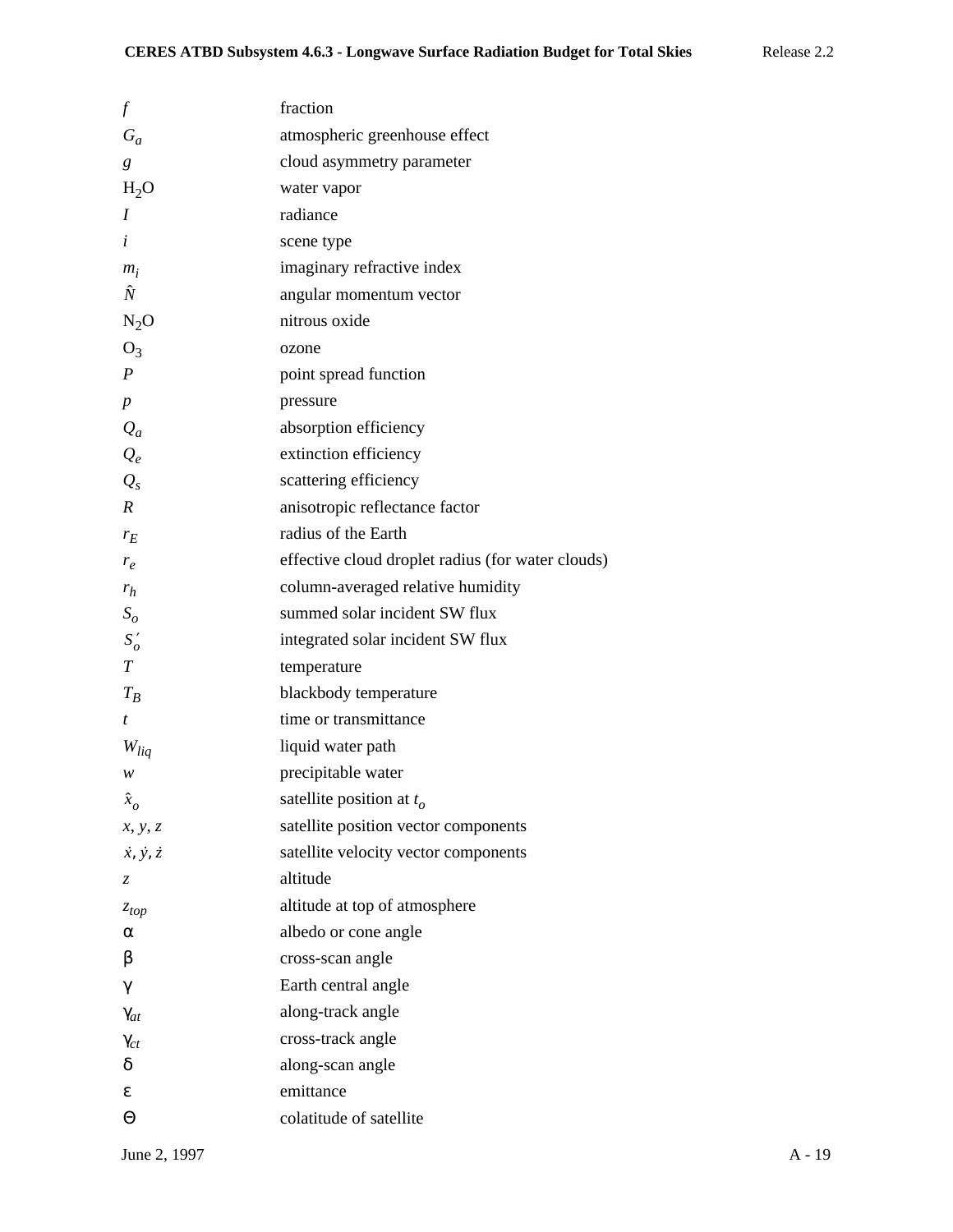| θ                         | viewing zenith angle                           |
|---------------------------|------------------------------------------------|
| $\boldsymbol{\theta}_{o}$ | solar zenith angle                             |
| λ                         | wavelength                                     |
| μ                         | viewing zenith angle cosine                    |
| $\mu_{o}$                 | solar zenith angle cosine                      |
| ν                         | wave number                                    |
| ρ                         | bidirectional reflectance                      |
| τ                         | optical depth                                  |
| $\tau_{aer}(p)$           | spectral optical depth profiles of aerosols    |
| $\tau_{H_2O\lambda}(p)$   | spectral optical depth profiles of water vapor |
| $\tau_{\mathcal{O}_3}(p)$ | spectral optical depth profiles of ozone       |
| Φ                         | longitude of satellite                         |
| φ                         | azimuth angle                                  |
| $\tilde{\omega}_o$        | single-scattering albedo                       |
| Subscripts:               |                                                |
| $\mathcal{C}$             | cloud                                          |
| cb                        | cloud base                                     |
| ce                        | cloud effective                                |
| cld                       | cloud                                          |
| cs                        | clear sky                                      |
| ct                        | cloud top                                      |
| ice                       | ice water                                      |
| l c                       | lower cloud                                    |
| liq                       | liquid water                                   |
| S                         | surface                                        |
| иc                        | upper cloud                                    |
| λ                         | spectral wavelength                            |
| <b>Units</b>              |                                                |
| AU                        | astronomical unit                              |
| cm                        | centimeter                                     |
| $cm\text{-}sec^{-1}$      | centimeter per second                          |
| count                     | count                                          |
| day                       | day, Julian date                               |
| deg                       | degree                                         |
| $deg\text{-}sec^{-1}$     | degree per second                              |
| DU                        | Dobson unit                                    |
| $erg\text{-}sec^{-1}$     | erg per second                                 |
|                           |                                                |

June 2, 1997 A - 20

fraction fraction (range of 0–1)